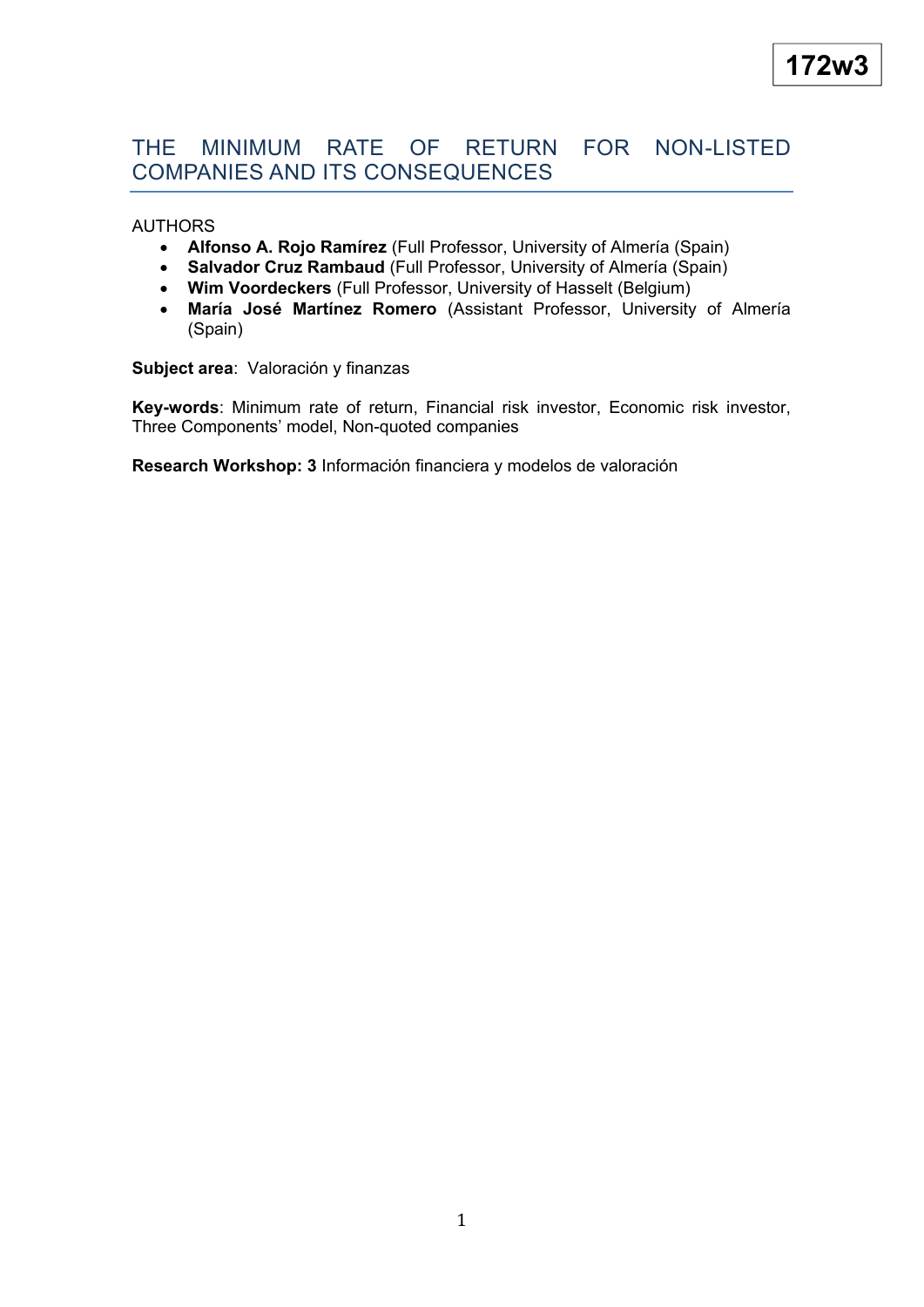## **The minimum rate of return for non-listed companies and its consequences.**

## **Abstract**

This paper addresses one of the most controversial issues in the accounting and financial field: the calculus of the minimum rate of return expected by the ownersinvestors of the company. It differentiates between financial risk investors and economic risk investors who have different behavior against risk, demonstrating that their minimum rate of returns are different. In particular, it is shown that the minimum rate of return of the owner-investor of risk (venture investor) must be determined by the three components' model. An empirical application of this model shows the implications that professionals, researchers and scholars have to take into consideration.

## **1 Introduction**

Determining the cost of capital remains being a central task in accounting and modern finance. Indeed, this rate helps managers to build growing strategies which support sustainable competitive advantages and also decisions about investments and executives' remuneration. Further, it is also of importance at a regional level, for example for regulators, as it is the case of the energy sector in the EU (CEER Secretariat, 2017).

Usually, its calculus is based on the one-factor CAPM (Lintner, 1965; Mossin, 1966; Sharpe, 1963) which provides an easy way to provide the minimum rate of return to managers, analysts and financial investors. Although empirical results about CAPM's goodness are poor (Fama & French, 2004) and have suffered some critiques about its capacity to measure firms' risk (Levy, 2010)(Da, Guo, & Jagannathan, 2012), it continues being the reference point to calculate the minimum rate of return to be used in investment projects, firm valuation and value creation analysis.

The CAPM, seated on the assumptions of the portfolio theory (Markowitz, 1959), considers the existence of a positive linear relationship between the expected return of securities  $(R_i)$  and the risk, represented by the market beta  $(\beta_i)$ , as shown by the equation of the Security Market Line (SML) corresponding to the *i*-th security of a specific market:

$$
R_i = R_f + \beta_i (R_M - R_f), \qquad (1)
$$

where  $R_M$  is the expected return of the market and  $R_f$  is the risk-free rate, usually, of the Treasury bond.

The CAPM considers the underlying hypothesis of market efficiency by assuming that all (financial) investors behave in the same manner, they have the capacity to diversify their portfolio and have liquidity as well as take and lend money at a fixed rate  $(R_f)$ . This implies that asset prices should equal the present value of cash flows. Thus, investors and managers have the possibility to reduce their risk (beta) through diversification so that they must not be worried about unsystematic or idiosyncratic risk and consequently they should not add any risk premium for it.

Nonetheless, some researchers (e.g., Bartholdy & Peare, 2005; Fama & French, 2004; Levy, 2010; Rossi, 2016) have found that the beta is not the only factor that explains return. Some other variables like size, market to book (M/B) ratio, price to earnings (*P*/*E*) ratio, and leverage (*L*), among others, have a significant explanatory power on stock returns and have not been individually taken into account by the beta (Bali & Cakici, 2004). Lately, some other factors, like the weather (Hirshleifer & Shumway, 2003), some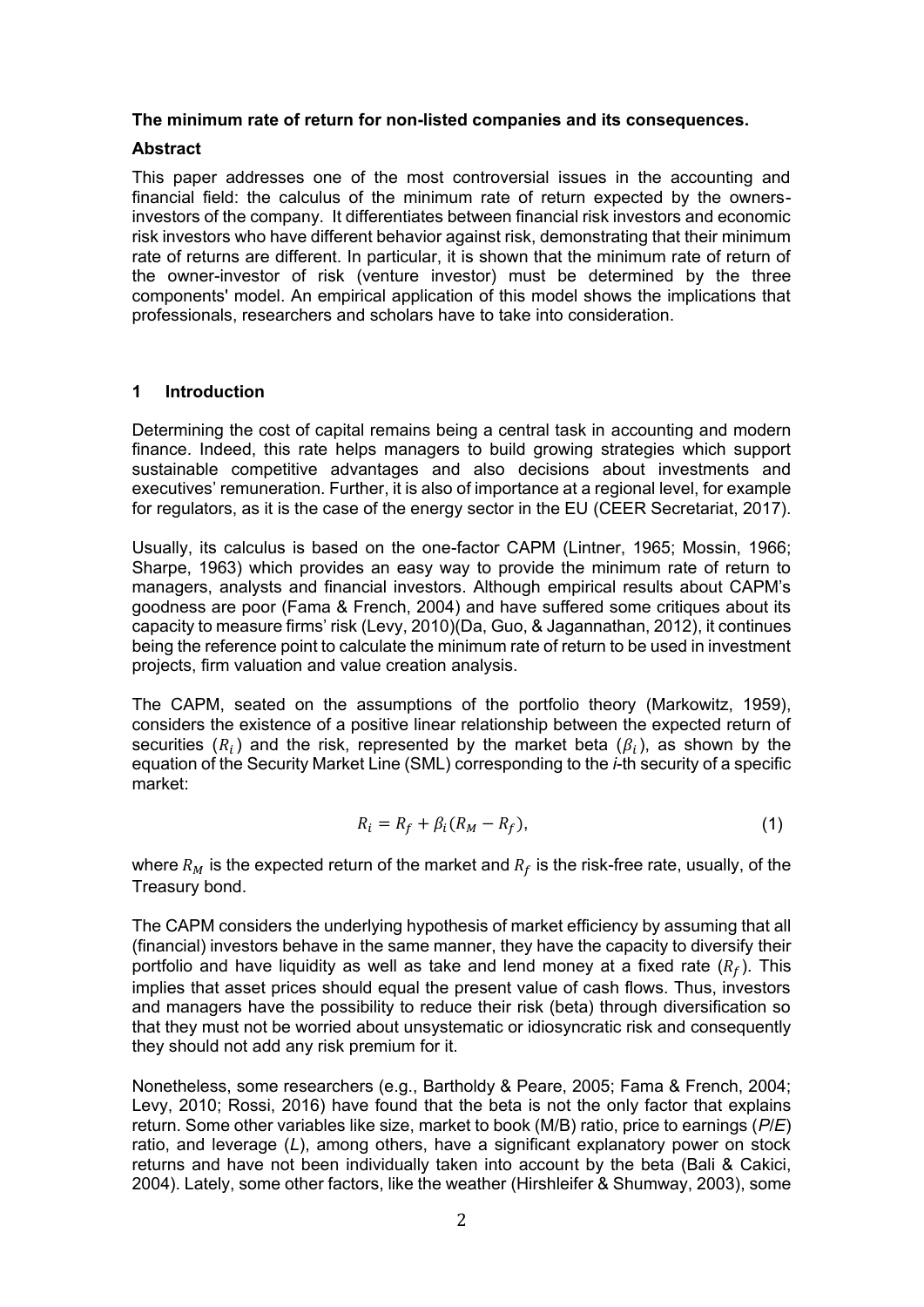seasonal patterns (Bouman & Jacobsen, 2002) or inclusively the hormonal levels (Yuan, Zheng & Zhu, 2006) or the gender (Olsen & Cox, 2001) seem prove the influence of the financial investors behavior. In short, all these researches reveal that the behavior of financial investors in the market goes beyond the accounting numbers and financial and economic strategies.

When decision-makers work with non-quoted firms, that is, venture investors concentrated in specific firms, they do not look towards the market. This is the case of privately held companies (herein after referred as PHC), as for example most family firms (FFs), which are the most common firms around the world.

Despite the existence of these two types of investors (financial and venture), practically all the research related to the risk-return relationship (R-RR) is concentrated on the financial risk investors (from now on, FRIs), what is the same, in listed firms, what leaves an important gap for research.

According to the former paragraphs, we can find two key aspects for the analysis of the R-RR from the perspective of the firm. First, the R-RR should be studied in a different manner according to these two types of investors: FRIs, which behave according to the market and are influenced by some psychological factors; and the economic risk investors (from now on, ERIs) a venture investors which are out of the market but behave in a rational economic manner. Second, the FRIs when making their decisions are based on the expected utility theory (Von Neumann & Morgenstern, 1947) and use the market risk-free rate as a reference point to demand a minimum rate of return; in the other hand, the ERI is a venture that put all the eggs in the same nest and, in making decisions, s/he consider s/he is more high-risky than the FRI, thus taking as a reference point the rate of return the FRI can reach in the market.

The main goal of this paper is twofold. First, after explain the difference between FRI and ERI we give support to the minimum rate of return that an ERI requires when facing nonquoted firms due to the different behavior of FRI and ERI. Then, the consequences of this focus are shown empirically. The paper endures a new model of calculus of the minimum rate of return of the owner-investor, called the Three Component's Model (3CM) of special application in the case of PHCs (Rojo-Ramírez, 2014; Rojo-Ramírez & Martínez-Romero, 2018) which is developed and founded in some different ways including the first proposition of Modigliani and Miller (Modigliani & Miller, 1958, 1963).

This research contributes to the existing literature giving a new perspective in evaluating the minimum rate of return in the context of the strategic risk, opening a landscape that will need more research in the field in the future and from different cultures and countries.

The paper is organized as follows. After this introduction, Section 2 is engaged in explain the difference between FRI and ERI and revise the existing literature about the different proposals to calculate the minimum rate of return required by an ERI. Section 3 gives the logical support to the existence of a specific premium to be applied to an ERI in the context of PHCs and from different points of view, given as a result the so-called 3CM. Section 4 widens the focus from the perspective of Mathematics and supports it in the (Modigliani & Miller, 1958, 1963) first proposition. Section 5 applies the 3CM to a sample of firms quoted in the Spanish market by comparing then with the CAPM and discussing results. Finally, Section 6 summarizes and concludes.

# **2 Antecedents**

Scholars usually recognize that calculate the opportunity cost of capital is one of the most difficult task in financial management (Livingston, 2014) and one of the most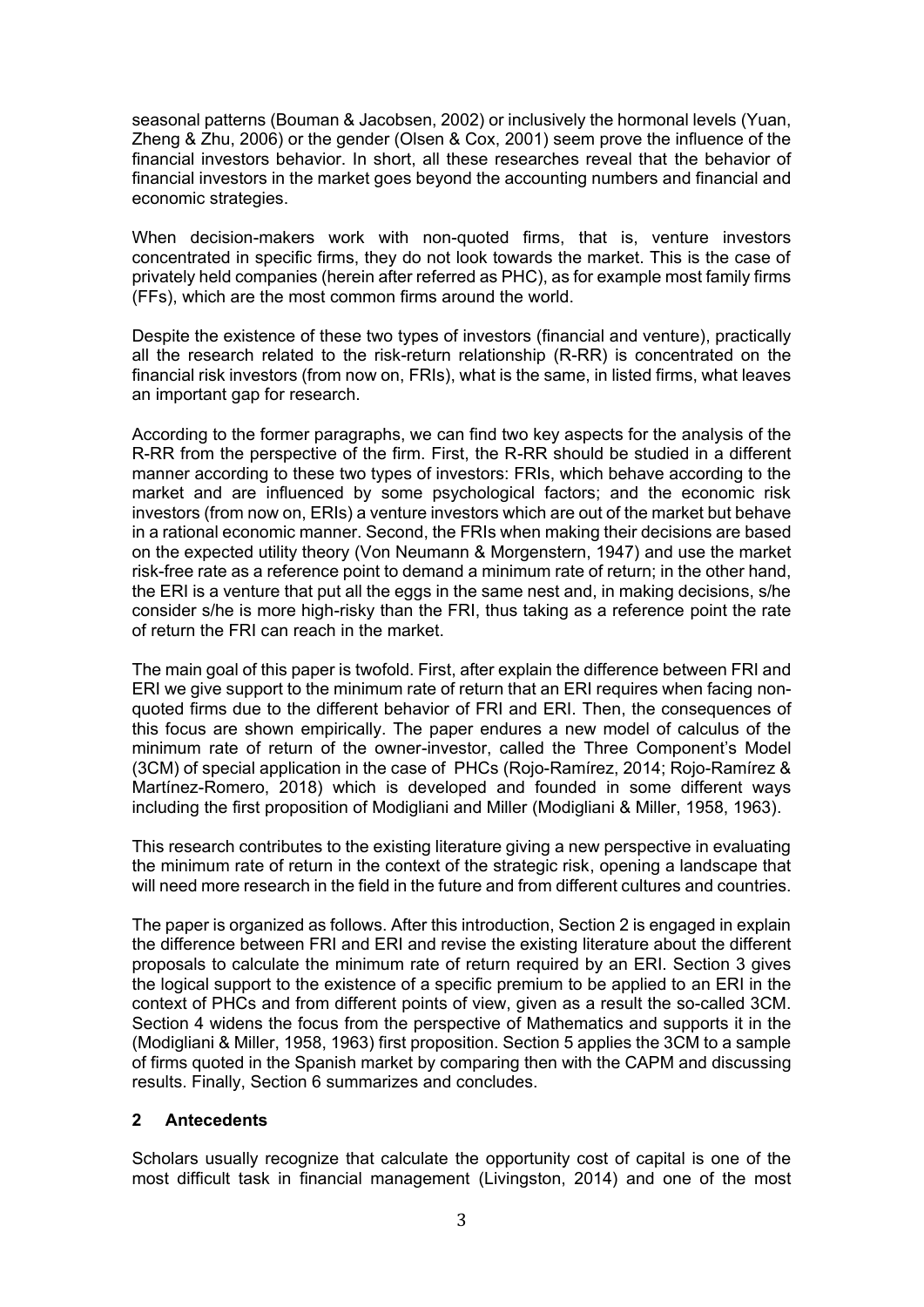important yardstick in investment decisions and valuation (Habib, 2006) that, additionally, has a strong relation with risk (Palliam, 2005a).

Although most companies are non-quoted, main research about cost of capital have been done on these kind of firms and based on the equilibrium theory of capital markets supported in the mean-variance framework. This theory does not consider the existence of different types of investors, particularly those who invest in PHCs like most FFs. Indeed, this is a major weakness of the aforementioned research.

# *2.1 Financial vs. economic risk investors*

When talking about the risk-return relationship R-RR, two points of view can be adopted: the point of view of the security markets (affecting financial risk investors, FRIs) and the point of view of the firm (affecting economic risk investors, ERIs). Although both approaches are related, the analysis is different, particularly in measuring risk.

FRIs pay special attention to the investment liquidity (Gibson & Mougeot, 2004) and individual assets diversification as well as the quantity and the quality of the available information (Yee, 2006), so they invest in financial assets like, for example, shares or bonds. Inside FRIs, different investors can be found. For example, Olsen (1997) found differences between professional and individual (household) investors; Brennan & Cao (1997) found that foreign investors act in a different manner from domestic investors do; and Grinblatt & Keloharju (2000) differentiate between six different kinds of financial investors at an international level based on a classification system established by the EU.

FRIs usually are professionals or investors who work creating portfolios in order to reduce risk and to guarantee a rate of return above a minimum, known as cost of capital (*k*). Although some venturing investors (e.g., venture capital) behave in a similar way to FRIs selecting portfolios, nevertheless their level of risk increases to the extent that holding increases too. Cochrane (2005) points out three different causes. First, investing in private equity is less liquid than in quoted assets. Second, the investments usually represent a large proportion of their wealth. Finally, they usually play a role which affects management and could result in a higher measured financial return.

FRIs expect a rate of return largely based on capital gains (as, for example, equity shares in the financial markets) and, because the market price is grounded in expectations, they have large psychosocial components that made prices too volatile due to noise traders (Black, 1986). Most of these changes are psychological, as revealed by several authors that found several factors affecting prices like age (Heaton & Lucas, 2000), gender (Olsen & Cox, 2001), the weather (Hirshleifer & Shumway, 2003), some seasonal patterns (Bouman & Jacobsen, 2002), or inclusively the hormonal levels of the investors (Yuan et al., 2006) that can be expected to be more symptomatic in extreme situations of the economy.

On the other hand, ERIs (e.g., family managers) behave in a different manner to professionals (March & Shapira, 1987). The managers' attitude toward risk does not only depend on their individual personality; it also depends on the context, such as organizational incentives and normative, and the expectation about their jobs (Chari, David, Duru & Zhao, 2019). In the particular case of PHCs, risk appreciations could differ substantially from the outsiders and specially owner-managers (Kotlar, De Massis, Fang & Frattini, 2014).

Further, from an economic point of view, Rojo-Ramírez (2014) suggest that, whilst FRIs basically behave accordingly to portfolio theory (Markowitz, 1952, 1959) and the mean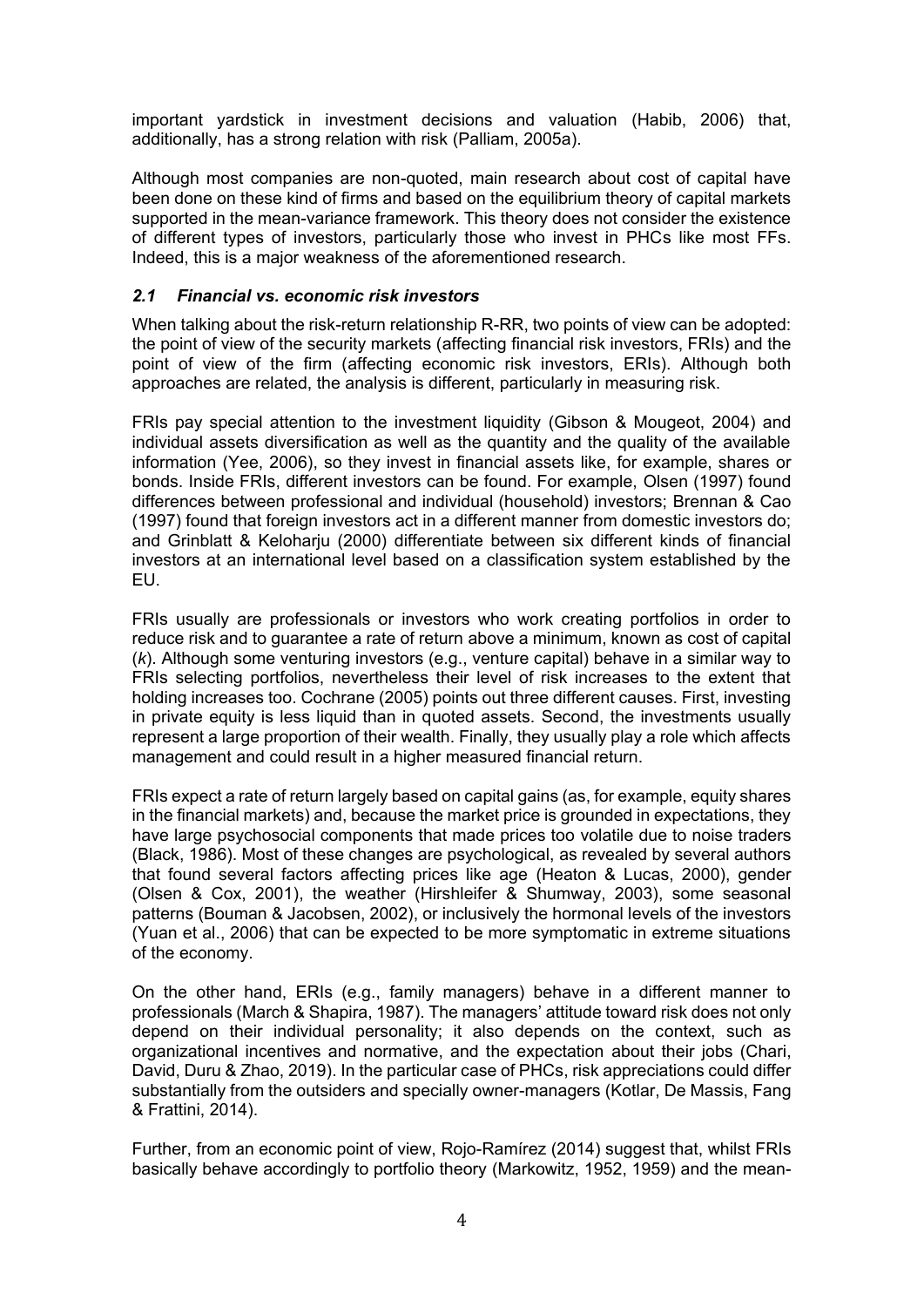variance framework looking for diversification and liquidity, ERIs are non-diversified venturers whose investments are not enough liquid (Abudy, Benninga, & Shust, 2016). Most of them are owners who stake a substantial part of the firm, as is the case of the owner of a PHC who typically have a large part of their personal net worth invested in a single private firm (Mueller, 2011), being a particular case the family firms (Faccio & Lang, 2002).

ERIs do not create portfolios because they put their personal wealth in a project by assuming a high level of risk. Their ownership stakes usually lacks of market and so it is not liquid. In some cases, as for example a firm whose family members share the control with external investors, we could think that investment is similar to that of FRIs although a purely financial risk investor (PFRI) is not compatible with the family business perspective which takes into account non-financial and long-term goals influencing the minimum rate of return or cost of capital (Martínez-Romero & Rojo-Ramírez, 2017).

The ERIs expect a *k* substantially based on the activity where they operate, embedded in a particular industry. Although different managers and owner-investors have different perceptions of risk, their particular risk is concentrated in the singular activity they develop although influenced by the industry in which they operate and also by the market. For this reason, we can expect that the rate of return of these investors should be smoother than FRIs' rate of return. Further, as ERIs are riskier than FRIs, we also would expect that their *k* will be larger than the corresponding one to FRIs.

Summarizing, to analyze the R-RR it is necessary to define whom investor we are talking about. Chart 1 shows both extremes: PFRI, at the bottom, which is the one that bases his/her behavior on the CAPM, is completely diversified and its investment is totally liquid; purely economic risk investor (PERI), at the top, which is the one that, although bases his/her behavior in an economic rational manner, is totally undiversified and illiquid. Between these two types could be a plethora of possibilities.





**Source:** Own elaboration.

# *2.2 Privately held companies and minimum rate of return*

It is well known that CAPM applies when firms are listed but, unfortunately, most companies in all over the world are non-listed. Small and medium enterprises (SMEs) constitute the backbone of the economy of most countries, including EU and US (Abudy et al., 2016). These firms do not quote in any market but their owner-managers have also to take decisions under risk and the minimum required rate of return, *k*, serves as a hurdle rate (McConaughy, 1999) helping them to build growing strategies that support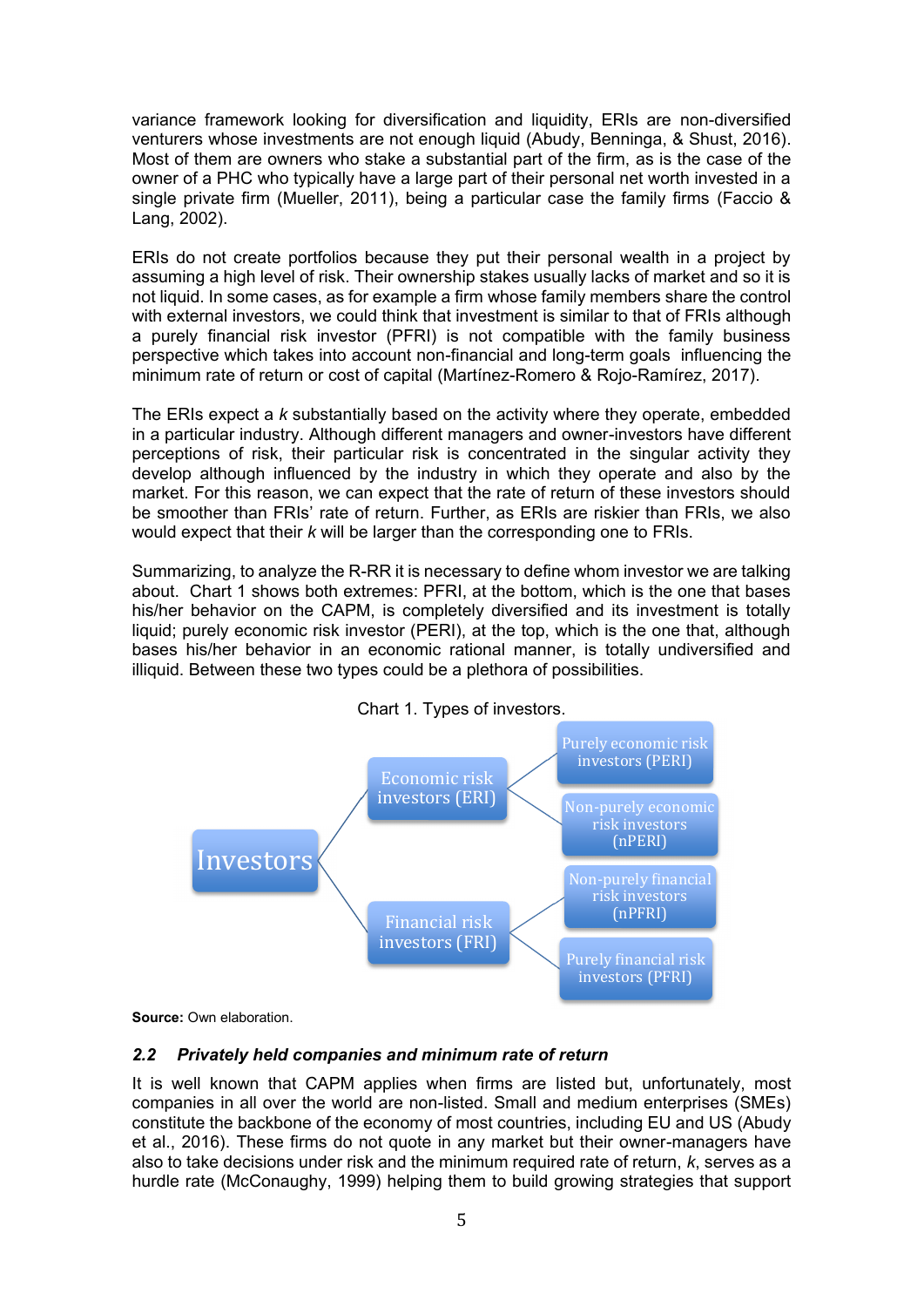sustainable competitive advantages and improve firm performance.

As revealed by previous research (Banz, 1981; Brotherson, Eades, Harris, & Higgins, 2013) and by professionals (e.g., Heaton, 1998; London Economics, 2010), in the case of small unlisted firms, it should be necessary to give a risk premium or to add new risk factors because its particular or idiosyncratic risks are not diversifiable and it is reasonable to wholly dispense with the CAPM framework or go beyond the CAPM (Chatterjee, Lubatkin, & Schulze, 1999; Laghi & Di Marcantonio, 2016). This is the especial case of family firms (Martínez-Romero & Rojo-Ramírez, 2017).

Significant efforts have been made in order to apply the CAPM to non-quoted firms since the paper by Hamada, (1972) on unlevered firms' equity scaled by its beta as Livingston, (2014) point out. This mechanism is widely used, particularly within specific industries (CEER Secretariat, 2017; London Economics, 2010). Beside, critics to CAPM also have helped to propose some models based on different components that assume the risk better, particularly after the Fama and French three components model (Fama & French, 1993) as, for example, the five factors model (Fama & French, 2015) or the proposed model for quoted and non-quoted firms of the Laghi & Di Marcantonio, (2016) based in accounting data.

Nonetheless, as we shown above the owners of PHCs have most of their wealth in a single private firm and, as Chatterjee et al., (1999) pointed out, there are three classes of firm-specific risk conditioning its expected returns beyond the macroeconomic uncertainties that have been omitted by the CAPM: Tactical risk, rooted primarily in information asymmetries; Strategic risk, based on imperfections in the resource and output markets, and; Normative risk, entrenched in the forces that underlie institutional norms. This implies that the *k* for a PHC exceeds the cost of capital for listed firms, consistent with the findings reported in the literature on non-diversification (Abudy et al., 2016).

Different solutions have been proposed in the field. For example, Mcnulty, Yeh, Schulze, & Lubatkin, (2002) consider that for practitioners, particularly corporate executives and investment bankers, is better to apply the market-derived capital pricing model (MCPM) a forward looking method base on option market.

Palliam, (2005; 2005a) notes that owners and managers of small businesses do not see their investment as a part of a diversified portfolio but more as a capital project because small business entrepreneurs are creative people that look for niches and they see the risk of failure as just one step closer to success. Thus the CAPM has a limited application being necessary to account for the total risk (systematic and non-systematic or specific) suggesting to apply a five steps Analytical Hierarchical Process (Saaty, 1980) in a similar way as Cotner & Fletcher, (2000) referred to PHC.

In estimating the impact of the non-marketability of the PHC on the cost of equity capital (Abudy et al., 2016) present a method to quantify the premium, either unlevered or levered, considering the influence of taxes based in the framework of (Benninga, Helmantel, & Sarig, 2005). They show the existence of positively relationship between the *k* corresponding to a non-diversified investor and the firm's asset risk and leverage ratio, and to the tax rates in the economy. Finally, Laghi & Di Marcantonio, (2016) develop two models for non-quoted companies that call stand-alone and conjoint approaches that consider firm-specific risk measures as size, operating risk and financial risk.

In the special case of family firms, McConaughy, (1999) point out that exist reasons for not dismissing out of hand the notion of a family effect in the cost of equity capital. Indeed,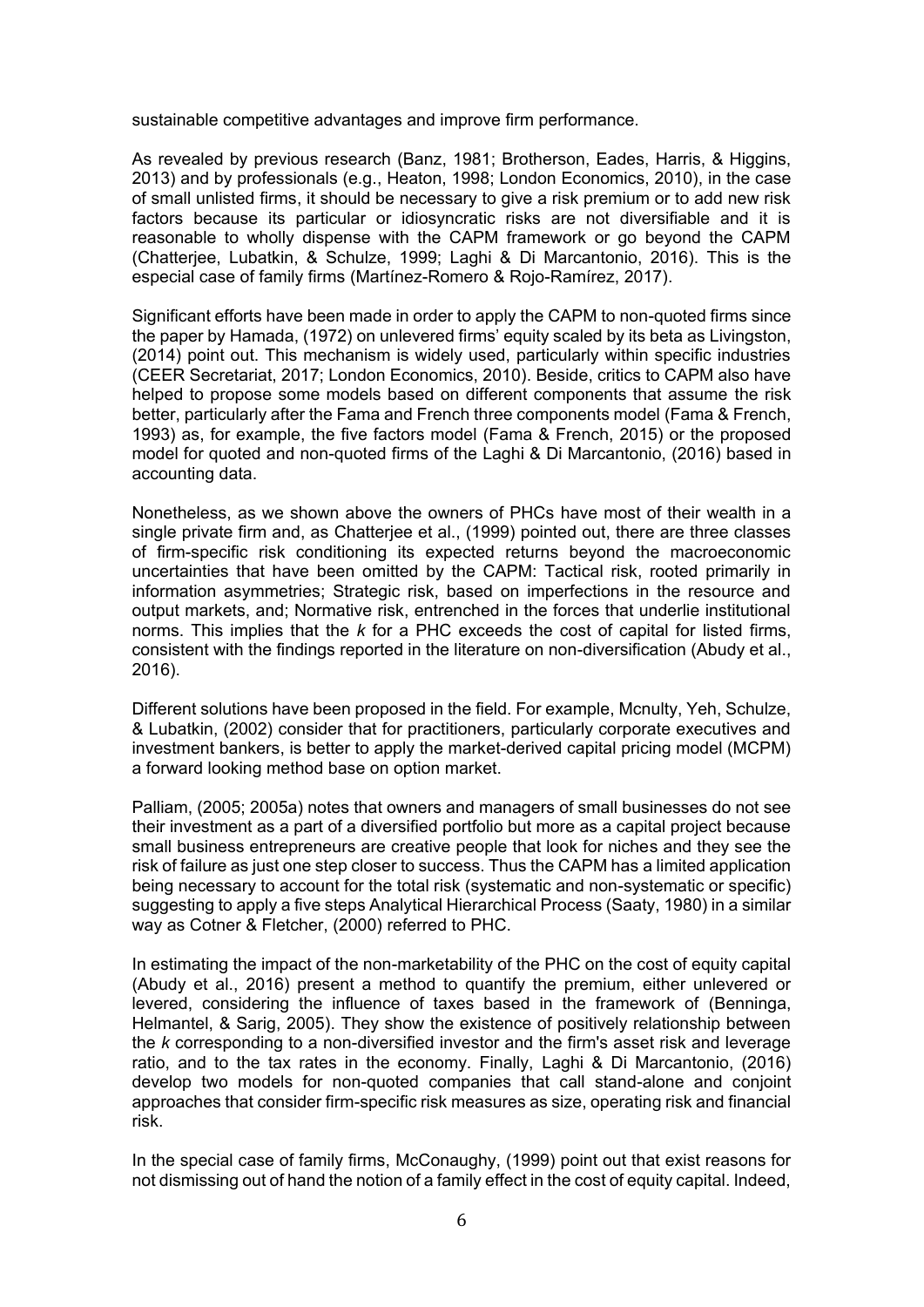Zellweger & Astrachan, (2008) suggest the final value of this firms is over the financial value which is associated with possession attachment and endowment theory.

Adams III et al., (2004) under the hypothesis that family members want to maintain, at minimum, their wealth, go beyond the CAPM and suggest that for privately company owners, the *k* is a theoretical construct that is equal to long-term financial profitability  $(ROE_{LT})$  measured by the ratio:

$$
ROE_{LT} = \frac{G_{target}}{1 - P_{target}},\tag{2}
$$

where

- G<sub>target</sub> is the target for the annual growth rate in net (after-tax) profits of the business, and
- $\bullet$  P<sub>target</sub> is the target for the annual proportion of net profit paid out / withdrawn from the business.

In a similar way, de Visscher, Aronoff, & Ward, (2011), propose to determine the *k* with the help of the CAPM adding an illiquidity premium (IP, from 0 to 1) and a family effect (FF, from 0 to 1) according to the expression:

$$
k_e = [R_f + \beta \cdot (R_M - R_f)] \cdot (1 + IP) \cdot (1 - FE). \tag{3}
$$

Rojo-Ramírez, (2014) based on (Rojo-Ramírez, Cruz-Rambaud, & Alonso-Cañadas, 2011) shows that the minimum return of an ERI is larger than that of the FRI and it has three components when considering a firm as a mixed portfolio. Further, (Martínez-Romero & Rojo-Ramírez, 2017) demonstrate that for FFs the minimum rate of return is inversely related to the emotional endowment presented in these firms.

Summarizing, the circumstances influence the calculus of the *k*. For PHCs in which the ERI are embedded and particularly for family PHCs, most researchers and professional agree that it is needed to look for the possibility to apply a model other than CAPM due to the singularity of this kind of firms whose investors behave in a different manner than FRI given the degree of concentration of its wealth and the uniqueness of its investment, which makes it unique.

# **3 The cost of equity capital in PHCs**

#### *3.1 The cost of equity capital for FRIs*

In measuring the FRIs' risk it is mainly used the well-known CAPM (Lintner, 1965; Mossin, 1966; Sharpe, 1963) based on the portfolio theory (Markowitz, 1959) and rooted in the expected utility theory (Von Neumann & Morgenstern, 1947) which is supported by the mean variance paradigm. FRIs have the possibility to control the couple returnrisk by constructing portfolios in a market in which:

- 1. Assets' return (*R*) have a normal distribution,
- 2. There exists the possibility to lend and borrow money at the risk-free rate of interest  $(R_f)$ , and
- 3. Investors have all information about the investment and its context.

Thus, they will be able to find a portfolio with a rate of return (ke) greater than the Treasury bills return ( $R_f$ ) as a function of the market risk Premium ( $P_M := R_M - R_f$ ) (e.g., Brealey, Myers, & Allen, 2006; Jarrow, 2018). This is the well-known formula of the CAPM shown in Equation (1) that we rewrite now: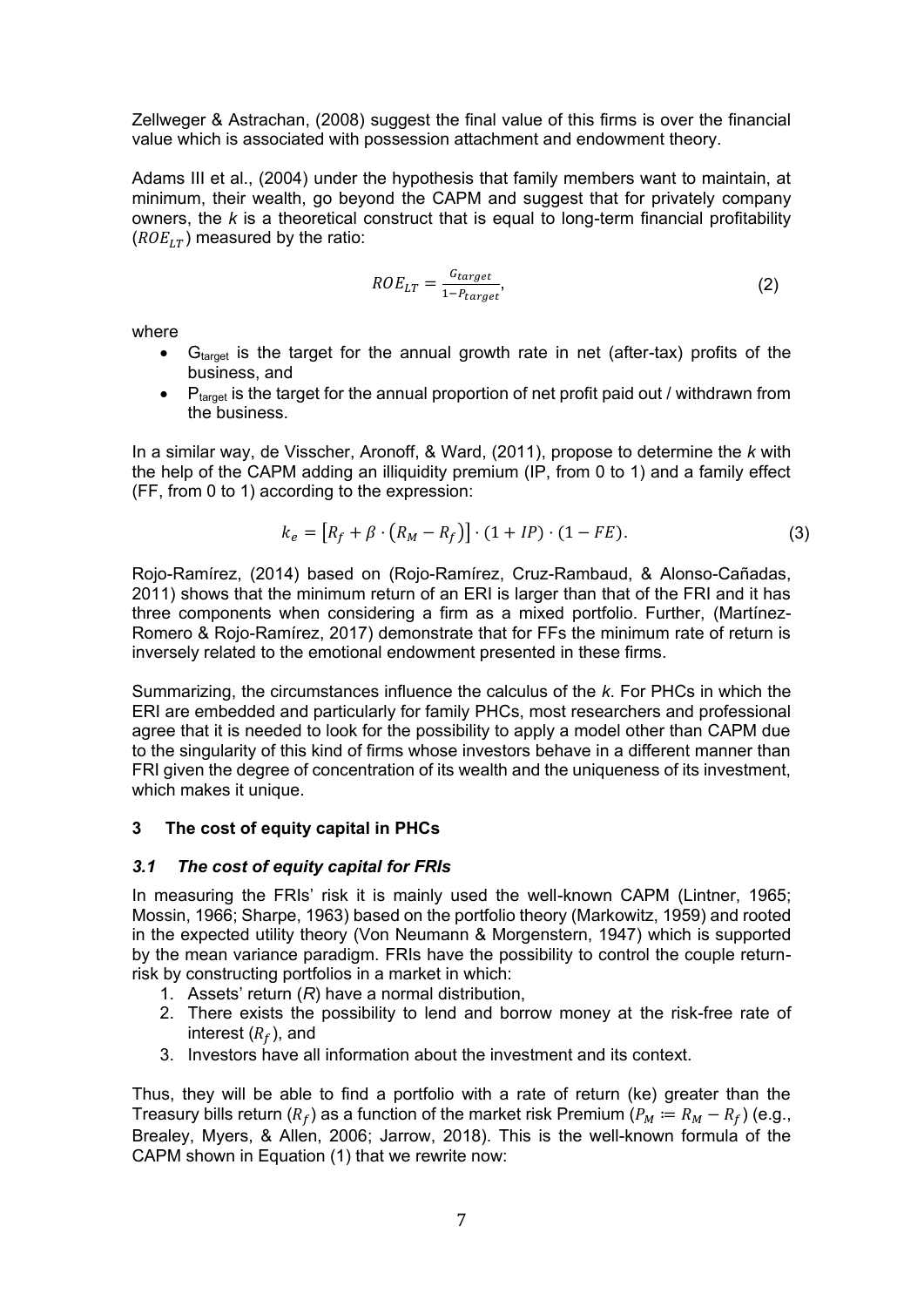$$
R_i = R_f + \frac{S_{e,M}}{\sigma_M^2} (R_M - R_f), \qquad (4)
$$

where  $\frac{S_{e,M}}{\sigma_M^2}$  is the market beta  $(\beta_i)$ , being  $S_{e,M} = cov(R_e, R_M)$ .

As indicated, this formula has been developed under the aforementioned special conditions in the market, the mean-variance framework and the existence of perfect information. Moreover, it has been developed for FRIs who it is assumed that in order to diversify their resources they construct portfolios according to their preferences and circumstances as investors.

Thus, the minimum rate or return applied to FRI (denoted by  $k_{\text{eFRI}}$ ) depends on  $P_M$  and the idiosyncratic risk ( $\beta_i$ ). To calculate  $P_M$ , two different methodologies are often used. The first one is based on historical data as usual when estimating other performance measures (*ex-post* analysis). Implicitly or explicitly, it is assumed that historic results have at least some predictive ability (Sharpe, 1994). The second method is based on surveys to investors by considering that their experience is a good way to predict (*exante* analysis) (Hanlon, Steele & O'Hanlon, 2000). We would admit that  $P_M$  is the consequence of one or more of these salient processes regardless of other possible considerations that are not addressed here such as the premium puzzle (Mehra & Prescott, 1985).

CAPM, although criticized (Dayala, 2012; Fama & French, 2004; Jagannathan & Mcgrattan, 1995; Levy, 2010), constitutes the most usual way to measure the idiosyncratic risk of assets in the market. Its instrument is the beta  $(\beta)$ , a statistical way  $\left(\beta\right) = \frac{S_{eM}}{2}$  $\frac{\partial e M}{\partial \hat{y}}$ ) that considers that the particular security covaries with the market portfolio. It is also supported on historical data.

For professionals, it constitutes an easy way of calculus. Imagine a FRI that likes to know the  $k_{eFRI}$ . To do this, s/he looks for the  $R_f$  (e.g., 4%) and the  $P_M$  (e.g., 4.5%). If its particular  $\beta_e$  is equal to 1, then

$$
k_{ePFI} = 4\% + 4.5\% \cdot 1 = 8.5\%.
$$

Note that  $\beta_e=1$  means that the investor is perfectly diversified. In this case, we say that s/he behave as a PFRI.

#### *3.2 The cost of equity capital for ERIs*

What about an ERI? As explained in Section 2.1, ERIs are non-diversified and their investments are non-liquid. They are venturers that risk all his/her money usually in only one asset (e.g., a firm or a project). Admitting they behave following the expected utility theory (Von Neumann & Morgenstern, 1947) or the prospect theory (Kahneman & Tversky, 1979) that support decision making, it is necessary to accept that their expected minimum rate of return ( $k_{eERI}$ ) have to be larger than the reached by a FRI guided by the CAPM. That is, the ERI expects a specific premium we will call  $P_e.$ 

The parameter  $P_e$  constitutes the corporate risk associated with the activities that the firm will develop and goes beyond beta and it has sense to the extent that ERIs support more risk being concentrated in the singular activity they develop.

Consider an economic agent who invests all her/his budget in a portfolio whose rate of return is  $R_P$  and whose standard deviation is  $\sigma_P$ . Simultaneously, this investor gets the same amount of budget into debt at the risk-free interest rate  $(R_f)$  and s/he invests the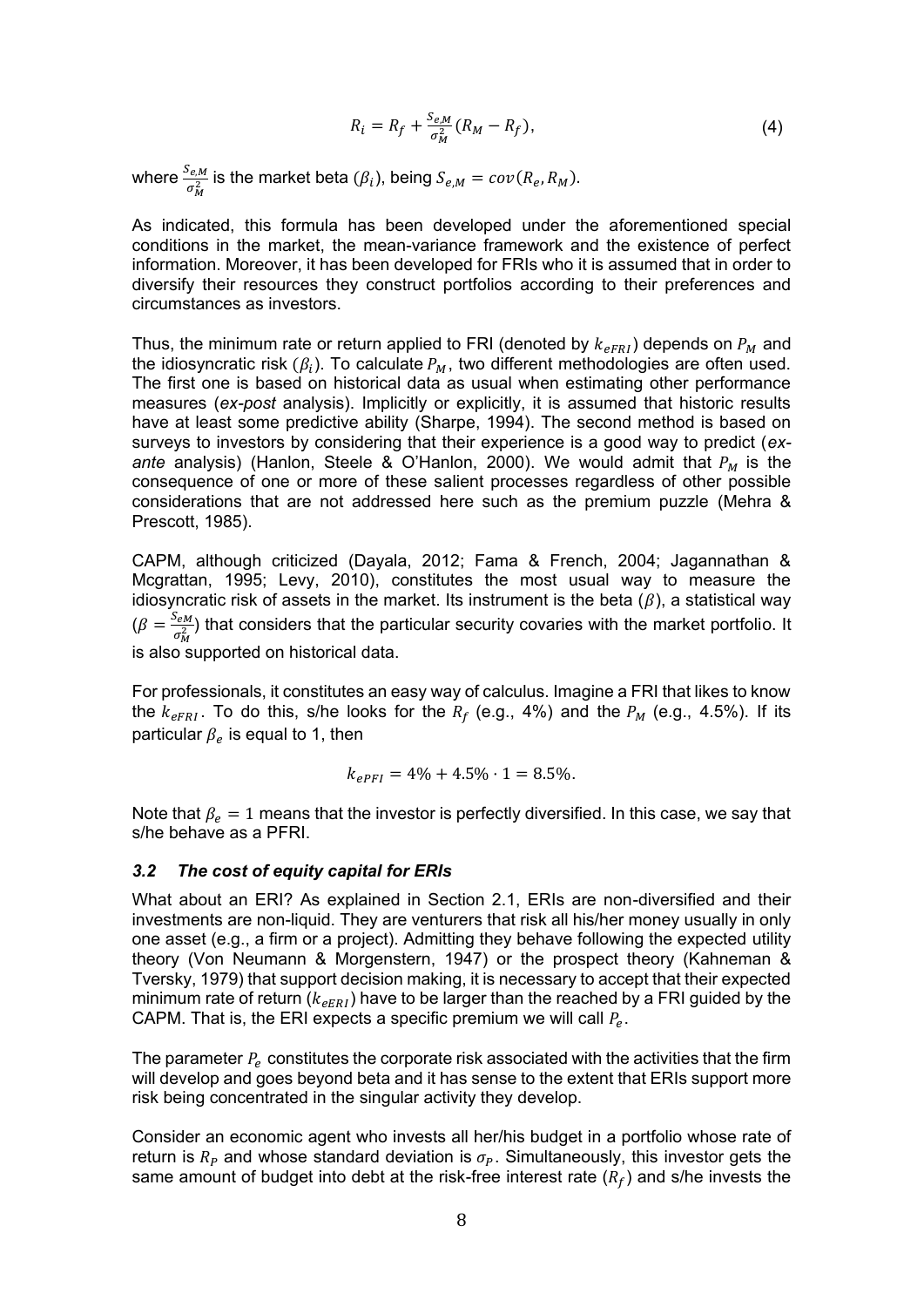total amount on an economic activity whose rate of return is  $R_e$  and whose standard deviation is  $\sigma_e.$  Thus, the total rate of return  $(R_T)$  obtained by this economic investor will be:

$$
R_T = R_f + \beta_e (R_M - R_f) + R_e - R_f.
$$
 (5)

Equation (5) is compatible with the following reasoning:

An ERI takes as a benchmark the FRI to assure a minimum rate of return, but because s/he go into a specific industry where s/he expects to reach a profit due to a demand of the produced good or service greater than the supply according with s/he own risk (Mankiw, 2011) it is expected that the investment return variability behave in the same way as the industry. In this case, we say that the investor is an ERI (see Chart 1) and therefore, it is expected that

$$
cov(R_e, R_s) = \sigma_e \cdot \sigma_s
$$

and, so beta became a total beta. That is,

$$
\beta_T = \frac{cov(R_e, R_S)}{\sigma_S^2} = \frac{\sigma_e}{\sigma_S}.
$$

Consequently,

$$
R_T = R_f + \beta_e \big( R_M - R_f \big) + \frac{\sigma_e}{\sigma_S} \big( R_S - R_f \big). \tag{6}
$$

being  $\beta_e = 1$ .

We can conclude that, if the investor is an ERI, the  $k_{eERI}$  is equal to  $R_T$ , because its investment is singular.

#### **4 Generalizing a specific risk premium for ERIs**

In the above Subsection 3.2, we have seen that the minimum rate of return required by an ERI must be greater than the required by a FRI, the difference being  $\frac{\sigma_e}{\sigma_S}(R_S - R_f)$ .

This is logical because an ERI is requiring a financial return (the same as a FRI) and, moreover, s/he is promoting businesses and, consequently, an adding value for society with the additional risks that the economic activity involves.

We can also deduce the expression (6) by using a reasoning based on the hypotheses of Modigliani-Miller (Modigliani & Miller, 1958, 1963) and the results derived from the CAPM. This will allow us to determine the additional minimum rate of return required by an ERI by using the same methodology as a FRI in the context of the CAPM.

Our proposal is based in the different behavior of the ERIs and FRIs shown in Table 1. For an ERI, the reached accounting rate of return (ROE) by the company C is given by the expected before-tax earnings stream (hereinafter,  $E_{bT}$ ) generated by its equity investment (denoted by  $E_c$ ), as it is shown in Table 1. On the other hand, the profitability obtained by a FRI (denoted by *R*) is the ratio  $P + D$  to  $E_C$  (where *P* means the capital gains, and *D* the dividend).

**Table 1**. Parallelism between the investments carried out by ERIs and FRIs.

|                                | <b>Type of investor</b> |     |  |  |  |
|--------------------------------|-------------------------|-----|--|--|--|
| <b>Elements and magnitudes</b> | ERI                     | FRI |  |  |  |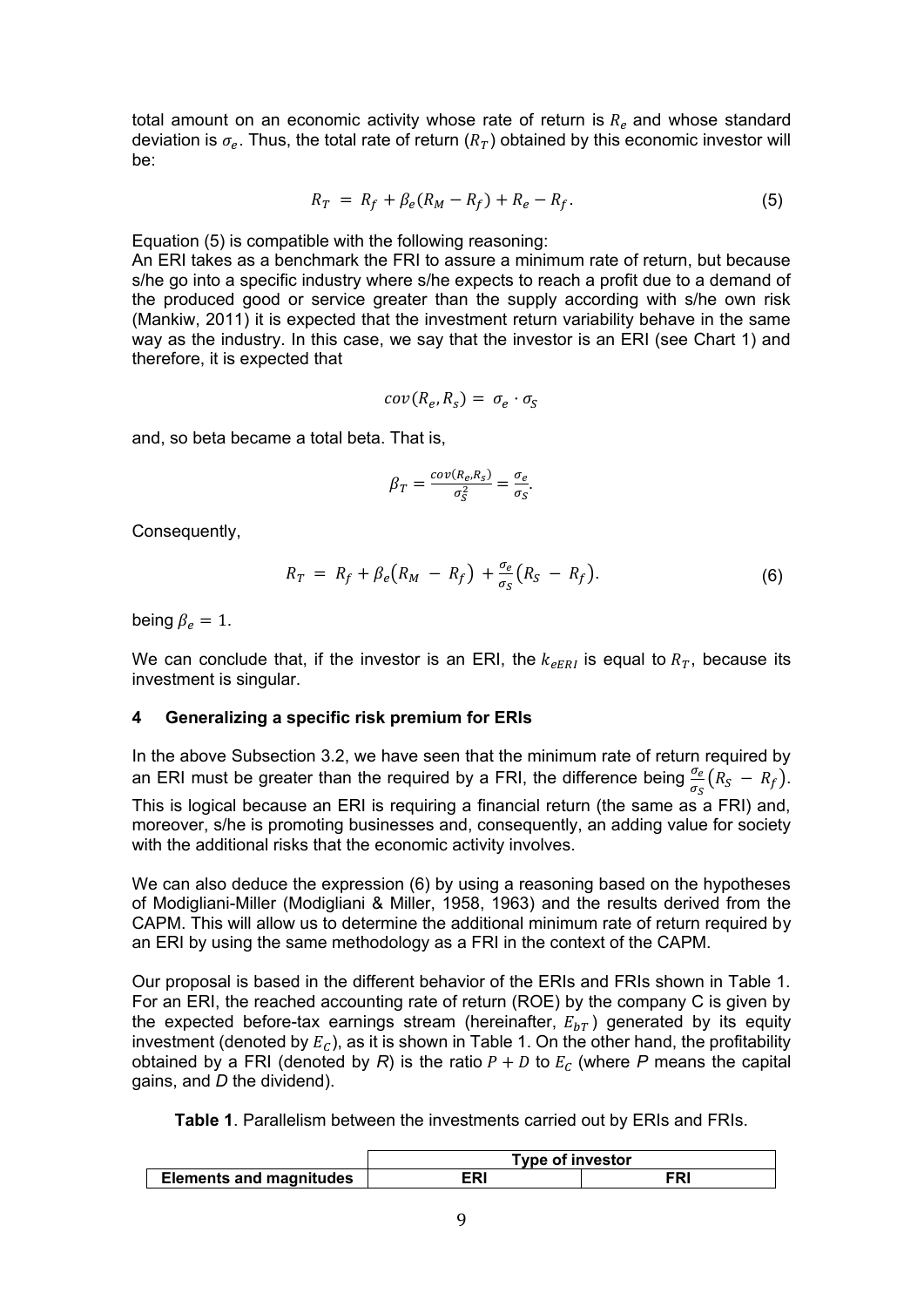| <b>Investment</b> | Economic Assets                  | Long T. financial assets  |  |
|-------------------|----------------------------------|---------------------------|--|
|                   | Liabilities                      | Short T. financial assets |  |
| Income stream     | <b>Earning from Good/service</b> | Capital gains & dividend  |  |
| Rate of return    | $E_{bT}$<br>$ROE_{bT}$           | $P + D$                   |  |
| <b>Benchmark</b>  | Industrv                         | Market index              |  |

**Source:** Authors.

#### *4.1 Solution for a firm inside an industry*

According to the proposition 1 of Modigliani & Miller (1958:266), the rates of return of the shares issued by the companies inside the same industry are perfectly correlated; said in other words, they are proportional between them or, what is the same, they differ at most by a "scale factor". This allows defining an equivalence relation between all firms belonging to an economic cluster in such a way that a given industry is an equivalence class characterized because all its firms have perfectly correlated rates of return.

In summary, by assuming this proposition, all firms inside a given industry will present perfectly correlated rates of return on their respective shares or equity. So, we can use the tools from the CAPM to obtain the specific rate of return of an ERI  $(R_e)$  using the Lagrange multipliers method (Rojo-Ramírez et al., 2011):

$$
R_e = \left(R_S - R_f\right) \frac{\sigma_e}{\sigma_S},\tag{7}
$$

where,  $\sigma_e$  is the standard deviation of the C's rate of return and  $R_S$  and  $\sigma_S$  are, respectively, the rate of return and the standard deviation corresponding to the industry in which the company C is embedded. Thus, taking into account equations (6) and (7), we can conclude that the minimum rate of return of an ERI embedded in an industry will be  $(\beta_e = 1)$ :

$$
k_{eERI} = R_f + P_M + (R_S - R_f) \frac{\sigma_e}{\sigma_S}
$$
 (8)

or, what is the same,

<u>.</u>

$$
k_{eERI} = R_M + (R_S - R_f) \frac{\sigma_e}{\sigma_S}.
$$
\n(9)

However, expressions from (6) to (9) involve calculating  $\sigma_s$  which most times is not known whereby it is necessary to use another benchmark whose data are available. This could be the case of the whole market.

#### *4.2 Solution for a firm inside the whole market*

Let C be an arbitrary company embedded in a perfect market and assume that it is composed by  $n$  economic assets, denoted by  $A_1, A_2, \ldots, A_n$ <sup>1</sup>. The ROE corresponding to the *i*-th asset will be  $ROE_i$  because the uncontrolled and/or speculative components should be eliminated, due to the absence of arbitrage (Hull, 2008). This means that the profitability obtained by an owner-investor of the company is the weighted average of the accounting rates of return obtained through the investment in each asset. Therefore, the minimum rate of return reached by the company C (denoted by  $k_{\text{R}ERI}$ ) will be:

<sup>&</sup>lt;sup>1</sup> Note that a generic asset  $A_i$  implies an investment or a credit of  $\epsilon M_i$  on a given company  $\mathsf{C}_i$ .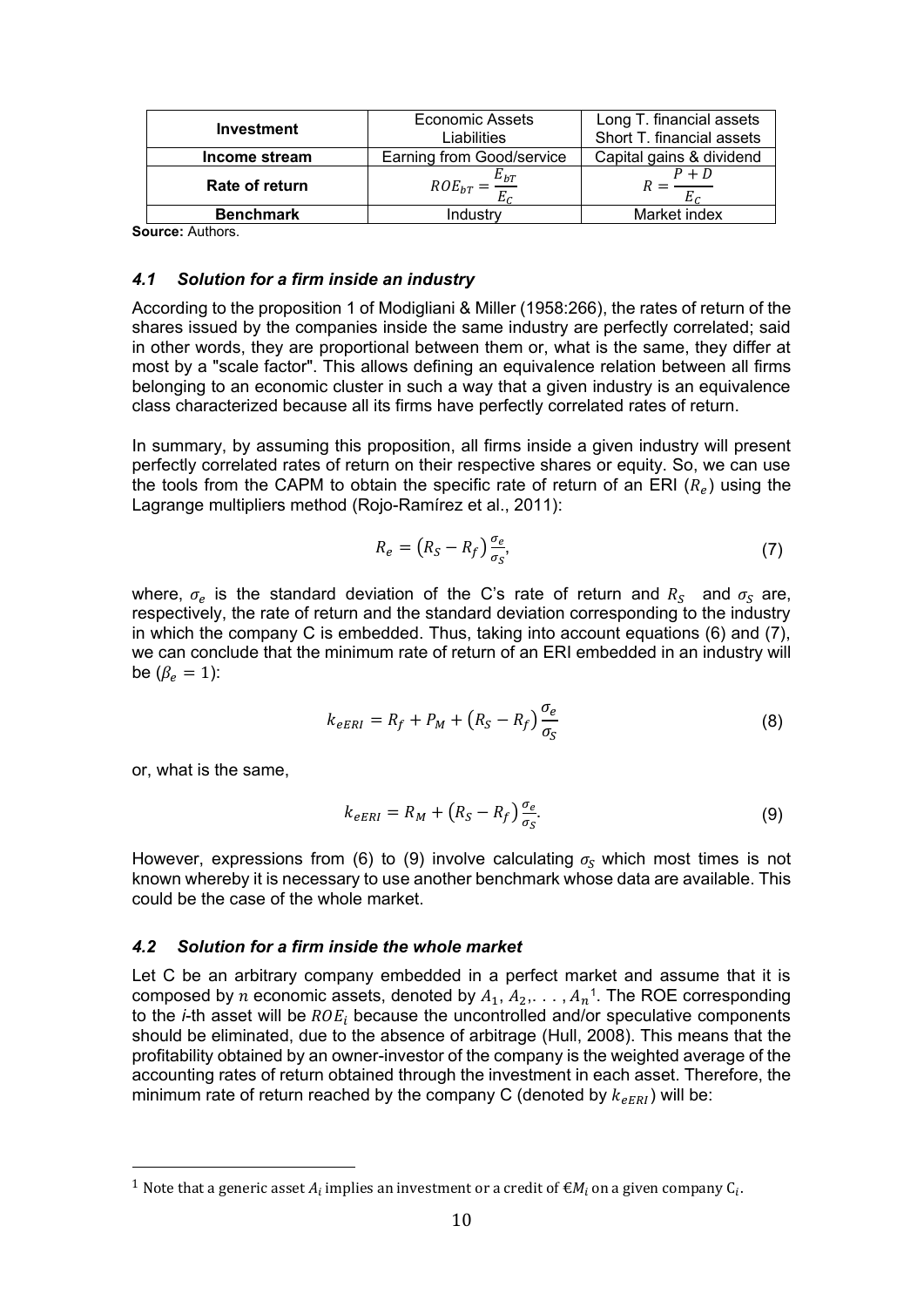$$
k_{eERI} = \frac{\sum_{i=1}^{n} M_i \cdot ROE_i}{\sum_{i=1}^{n} M_i},
$$
\n(10)

where some  $ROE_i$  can be  $R_f$ , for example, in case that the *i*-th asset is a loan or credit of  $\epsilon_{M_i}$  at the risk-free interest rate.

Note that now the value of  $k_{\text{eFBI}}$  is in the same line as (Modigliani & Miller, 1958) when stating: […] *the price of a commodity representing a "bundle" of two other commodities cannot be consistently different from the weighted average of the prices of the two components (the weights being equal to the proportion of the two commodities in the bundle*).

In a competitive economy, all firms inside a given market of this economy sell an identical product. Moreover, each company produces its goods or services at exactly the same price and by using the same production techniques as the other companies inside such market (Estrin & Laidler, 2008; Gravelle & Rees, 2004). Therefore, by the general equilibrium of markets (Pindyck & Rubinfeld, 2018), all coefficients  $M_i$  in Equation (10) must be proportional for all firms belonging to the same market inside the economy.

On the other hand, in this competitive economy, a market portfolio would try to represent all sectors involved in this economy, by including the stocks of all productive sectors of this economic system and, moreover, in the same proportion. For example, a technological market index would try to include the presence all technological sectors operating in this economy.

Consequently, the stock market would be perfectly competitive and the composition of the market portfolio should be perfectly correlated with the assets composition of every company belonging to the market. Therefore, by considering the assets of a company  $C_i$ as a portfolio composed by a portion  $(X_1)$  of risk-free asset (e.g., long-term Treasury bill) and another portion  $(X_2)$  of risky assets  $P$ , one has:

$$
k_{eERI} = X_1 R_f + X_2 R_P
$$

where  $R_f$  is the random variable which represents the return of the risk-free asset or borrowed amount, and  $R<sub>p</sub>$  is the random variable which represents the return of the portfolio *P* composed by assets in the stock market. Thus, according to the equilibrium theory of capital markets (see, e.g., Sharpe, 1964; Merton, 1987) ( $\beta_e = 1$ ):

$$
R_e = R_f + \frac{R_M - R_f}{\sigma_M} \sigma_e, \tag{11}
$$

which represents a measure of the rate of return obtained by the total assets of a company  $(k_{eERI})$  according to its risk  $(\sigma_e).$ 

Finally, taking into account equations (4) and (5), expression (11) would remain:

$$
k_{eERI} = R_M + \frac{R_M - R_f}{\sigma_M} \sigma_e \tag{12}
$$

or

$$
k_{eERI} = R_f + P_M + P_M \frac{\sigma_e}{\sigma_M},
$$
\n(13)

where  $\frac{\sigma_e}{\sigma_M}$  is also known as total beta and has gained some relevance in the professional field (Alonso-Cañadas & Rojo-Ramírez, 2011; Butler & Pinkerton, 2009).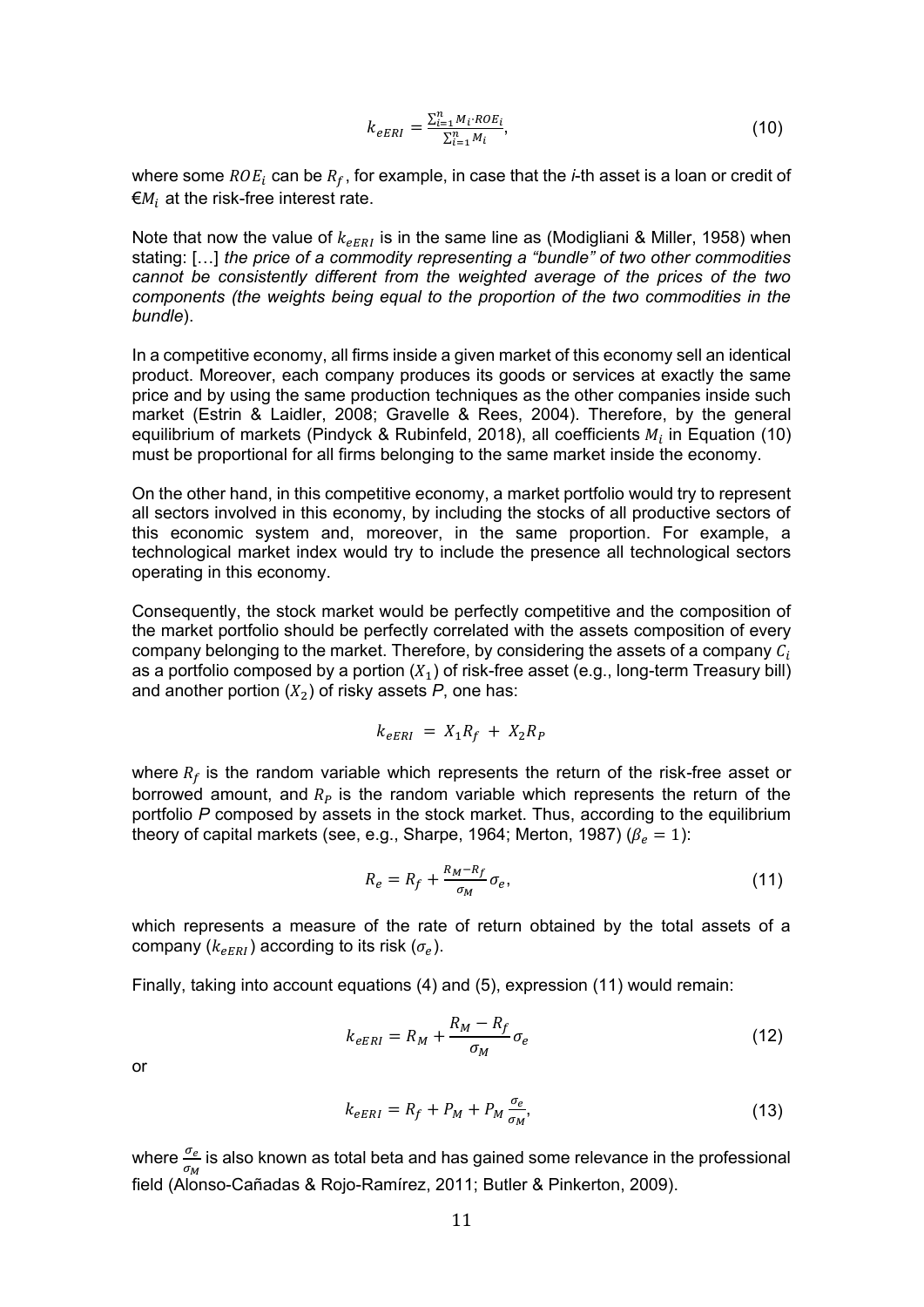# **5 Consequences of apply the CAPM vs. 3CM**

In order to appreciate the significance of the propose model and its impact in the value of the firm it is applied to the firms listed in the Madrid Stock Exchange General Index (IGBM) for the period 2005-2015. In December 2015 there were 152 firm listed in the Spanish stock Exchange but only 129 firm in the continuous market (*Mercado continuo, CM*).

The data were obtained from two main sources. Market data were from the Madrid stock exchange and its Research Department. The economic and accounting data were from SABI. After exclude those firms without enough data and some extinguished firms or in liquidation rest 97 (86 in the CM).

The minimum rate of return was calculated for each year by both the CAPM ( $k_{eCAPM}$ ) and the 3CM ( $k_{eERI}$ ) propose in section 4. To calculate  $k_{eCAPM}$ , a four-year market beta was uses ( $\beta_e$ )². The OECD long-term interest rate for Spain was used as a risk free rate  $(R_f)$ . A 4.5% market risk premium  $(P_M)$  for Spanish market was used according to (Garrido & García, 2010) which is similar to some other researches (e.g. Britzelmaier, Kraus, Häberle, Mayer, & Beck, 2013; London Economics, 2010). The same  $P_M$  is also apply to calculate the 3CM looking for comparability.

Table 2 shows a summary of the data by industry according to IGBM. If all firms are computed (continuous and Parqué) the minimum difference between the CAPM and the 3CM ranges from 4.7% (for Oil and energy) to 10.5% (for Basic materials, industry and construction). The total difference for the Spanish market (IGBM) is 7.2%. The most risky industry based in the excepted return is the Basic materials, industry and construction sector. According to the 3CM the minimum rate of return the investors require is 17.3%. This sector is followed by Technology and telecommunications sector (16.8%). Indeed, they exist differences in rates of return among sectors that are considerably large according to CAPM (Fraumeni & Jorgenson, 1980) but shorter for the 3CM. Nevertheless, these percentages are under those suggested by professionals (Tatum, 2010).

**Table 2**. Minimum rate of return according to CAPM and 3CM by industries.

|                                |                   | With Parqué(\$)<br><b>Continuous</b> |                   | Difference(*) |                              | $No$ of firms         |                              |                    |
|--------------------------------|-------------------|--------------------------------------|-------------------|---------------|------------------------------|-----------------------|------------------------------|--------------------|
| <b>IGBM's</b><br>Industries(#) | ke<br><b>CAPM</b> | <b>ke</b> <sub>3CM</sub>             | ke<br><b>CAPM</b> | <b>Ke</b> 3CM | <b>Continuo</b><br><b>us</b> | <b>With</b><br>Parqué | <b>Continu</b><br><b>ous</b> | with<br>Parqu<br>e |
| 1                              | 0,075             | 0,122                                | 0,075             | 0,122         | 0,047                        | 0,047                 |                              |                    |
| $\mathbf{2}$                   | 0,069             | 0,153                                | 0,067             | 0,173         | 0,084                        | 0,105                 | 24                           | 27                 |
| 3                              | 0,056             | 0,142                                | 0,055             | 0,141         | 0,085                        | 0,085                 | 24                           | 26                 |
| $\boldsymbol{4}$               | 0,072             | 0,139                                | 0,072             | 0,139         | 0,067                        | 0,067                 | 13                           | 13                 |
| 5                              | 0,076             | 0,145                                | 0,072             | 0,130         | 0,069                        | 0,057                 | 6                            | 9                  |
| 6                              | 0,109             | 0,168                                | 0,109             | 0,168         | 0,059                        | 0,059                 | 6                            | 6                  |
|                                | 0,060             | 0,151                                | 0,058             | 0,143         | 0,090                        | 0,084                 | 6                            | 9                  |

 $^2$  Data for 2009 have only for IBEX and are from Bloomberg which use the two vear beta and weekly period.

<u>.</u>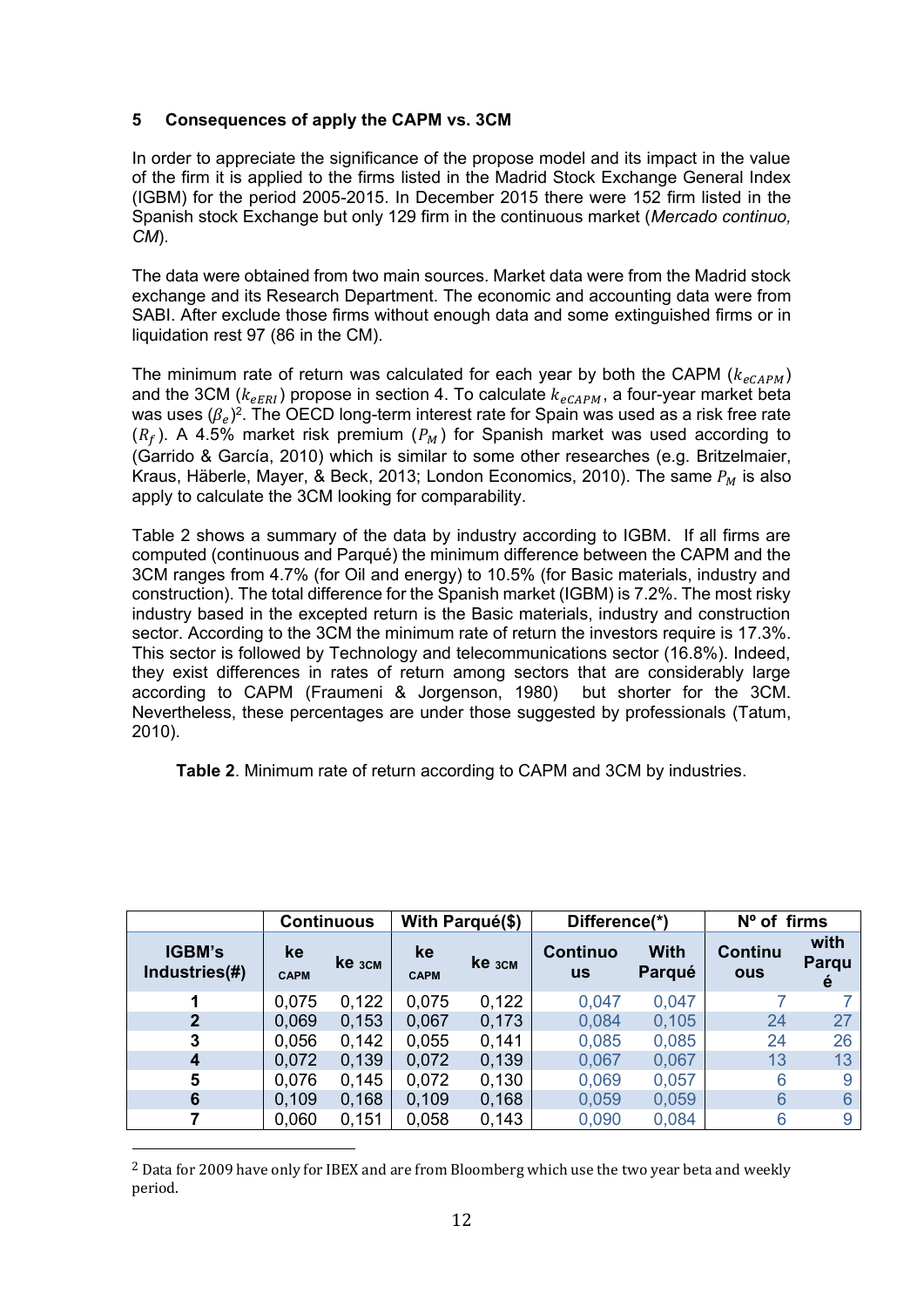| Total general   0,074   0,146   0,073                                                                               |  |  |  | 0.145 | 0.072 | 0.072 | 86 |  |
|---------------------------------------------------------------------------------------------------------------------|--|--|--|-------|-------|-------|----|--|
| (&) Out of the continuous market or in the trading floor                                                            |  |  |  |       |       |       |    |  |
| (*) Difference = $ke$ $_{3CM}$ - $ke$ $_{CAPM}$                                                                     |  |  |  |       |       |       |    |  |
| (#) 1. Oil and energy; 2. Basic materials, industry and construction; 3. Consumers good; 4. Consumers' services; 5. |  |  |  |       |       |       |    |  |
| Financial services; 6. Technology and telecommunications; 7. Real estate services                                   |  |  |  |       |       |       |    |  |
| <b>Source: Authors.</b>                                                                                             |  |  |  |       |       |       |    |  |

Chart 2 shows the minimum rate of return by years. Excluding 2005 that reveal the precrisis phenomenon, it can be appreciated that the difference between the two minimum rates of return ( $k_{\text{eff}}$  and  $k_{\text{eff}}$ ) have been increased steadily since 2010 reaching the 8.6% in 2015, almost 3 point up in five years. Conversely, it looks that for the crisis period the difference is shorter and reduce basically another 3 point. This trend looks suggest that as economic activity increases, so does the minimum rate of return and vice versa.



**Chart 2**. Minimum rate of return according to CAPM and 3CM by years(\*) (88 firms).

(\*) 2009 only includes the betas of the IBEX35 existing in this year that have been obtained from Bloomberg

**Source:** authors.

This behavior suggest the FRIs in good time are optimistic and reluctant to admit losses instead, the ERI on the other hand, they foresee changes in trends better and adjust their minimum rate of return in order to preserve their projects. This behavior would explain the big change in 2006.

The obtained data have some implications as it is shown in table 3 in which a constant stream of €1,000 equity free cash flow have been discounted using the minimum rate of return, both the  $k_{eCAPM}$  and the  $k_{eERI}$  displayed in table 2 (with Parqué). As correspond the CAPM value is larger than the 3CM value. The latest columns show the percentage that the difference between the two represents over the CAPM value and the 3CM value. In average the difference value represent a 49.6% and 106.3% respectively of the CAPM and 3CM values.

| Table 3. Minimum rate of return according to CAPM and 3CM by industries. |  |
|--------------------------------------------------------------------------|--|
|--------------------------------------------------------------------------|--|

| <b>Industry</b> | <b>Value (with Parqué)</b> |     | <b>Difference</b><br>in value | % over value<br>$\cdot$ CAPM | % over value<br>∙3CM |
|-----------------|----------------------------|-----|-------------------------------|------------------------------|----------------------|
|                 | <b>CAPM</b>                | 3CM |                               |                              |                      |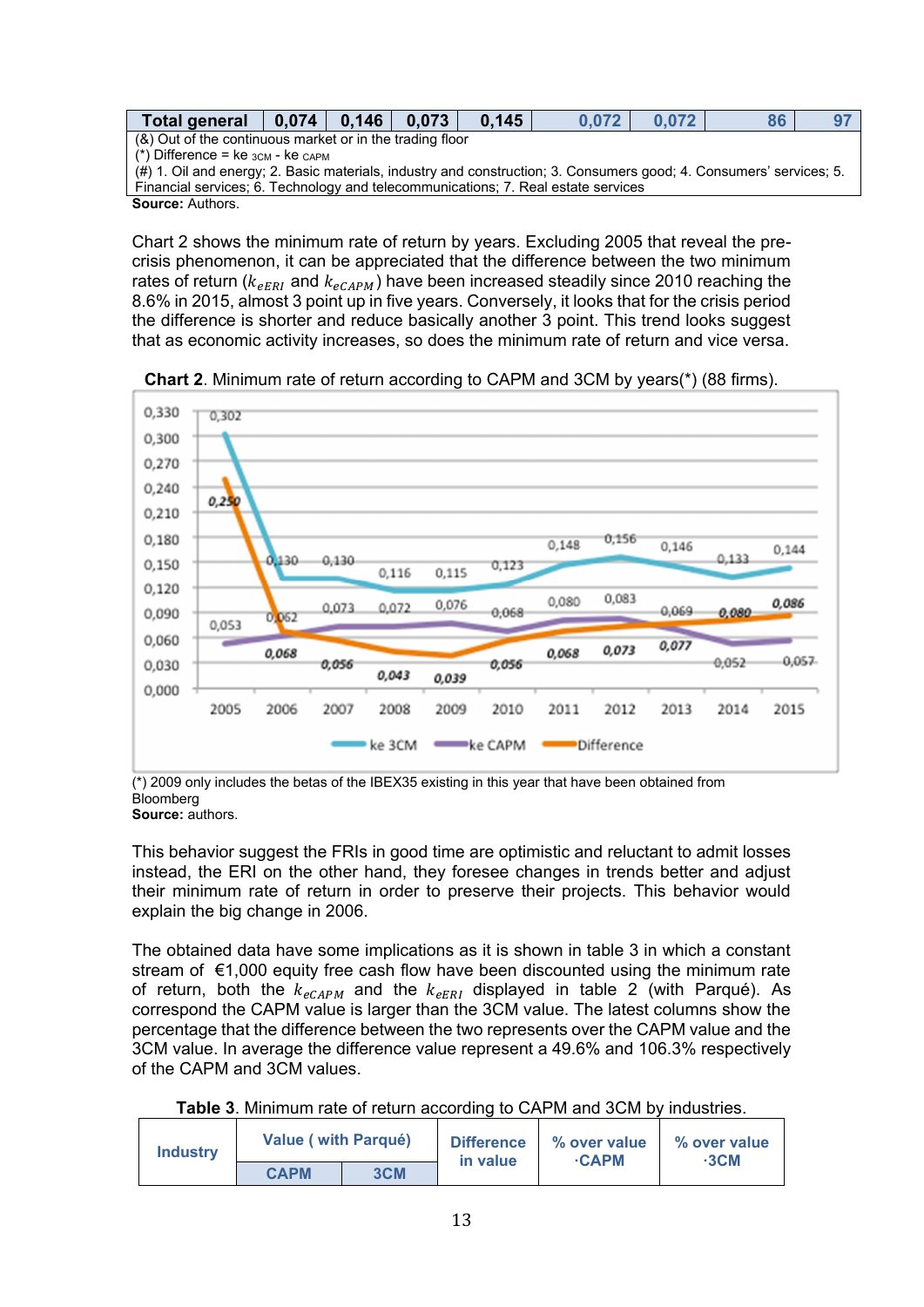| Average | 14.318,27 | 6.992,61 | $-7.325,66$  | 49,55% | 106,26% |
|---------|-----------|----------|--------------|--------|---------|
|         | 17.159,12 | 7.011,49 | $-10.147,63$ | 59,14% | 144,73% |
| 6       | 9.153,12  | 5.945,27 | $-3.207,84$  | 35,05% | 53,96%  |
| 5       | 13.801,08 | 7.698,18 | $-6.102,90$  | 44,22% | 79,28%  |
| 4       | 13.867,94 | 7.193,77 | $-6.674, 17$ | 48,13% | 92,78%  |
| -3      | 18.027,18 | 7.109,05 | $-10.918,14$ | 60,56% | 153,58% |
| -2      | 14.820,85 | 5.784,68 | $-9.036, 17$ | 60,97% | 156,21% |
|         | 13.398,60 | 8.205,85 | $-5.192,75$  | 38,76% | 63,28%  |

**Source:** authors.

These data can be interpreted in a twofold sense. First, as Alonso-Cañadas & Rojo-Ramírez, (2012) suggest it can be realized as a discount relate to those firms that are quote, mean that investors undervalue those firms that are not liquid and good enough diversified. In this sense, the final value assigned to the firm should be discount in a 49.6%. This point of view can be supported by the rational fundamental economic principles (Heaton, Lucas, & McDonald, 2010) that consider the market prices are generally the best available measure of economic value, particularly when the liquidity increase (Chordia, Roll, & Subrahmanyam, 2008).

Second, it should be possible to consider that the market is overvalued due to the psychological thinking of financial investors (Shiller, 2003) or because the existence of intangibles (Schauten, Stegink, & de Graaff, 2010) or some other explanations as we said above. This point of view can be supported in a far too volatility of the equity prices than the value based on fundamental cash flows (Bansal & Lundblad, 2002).

## **6 Conclusion**

This article addresses the minimum rate of return required by the owner-investors  $\left(k_{e}\right)$ under the expected utility theory (Von Neumann & Morgenstern, 1947). It shows that in order to calculate  $k_e$ it is needed to consider the existence of different kind of ownerinvestors according to whether they are financial risk investors or economic risk investors.

The CAPM work satisfactorily good for the FRIs but when working with ERIs it arises the necessity for another more efficient and equally operative alternative that helps investors in their daily work.

It is demonstrated that considering a firm as a bunch of assets that conform a portfolio composed by the risk-free asset and another risky portfolio the  $k_e$  of the firm can be measured as the aggregate of the risk-free rate and the market risk premium adjusted by the variability of the risk company with respect to the market. We call this model as the three component's model (3CM) following (Rojo-Ramírez, 2014) based on (Rojo-Ramírez et al., 2011).

The 3CM's empirical application shows that the calculus of the ke by the CAPM model should be scrutinized in order to decide if differences wint the 3CM have to be consider as an overvalue of the firms or the recognition of the greatest liquidity by the listed companies

#### *Contribution*

Our study contributes to the existing literature, and in the professional field, by proposing a model to use particularly when firms are non-listed. It demonstrates the proposal made for first time in the Document nº 7 issued by AECA's Commission in 2005.

*Limitation.*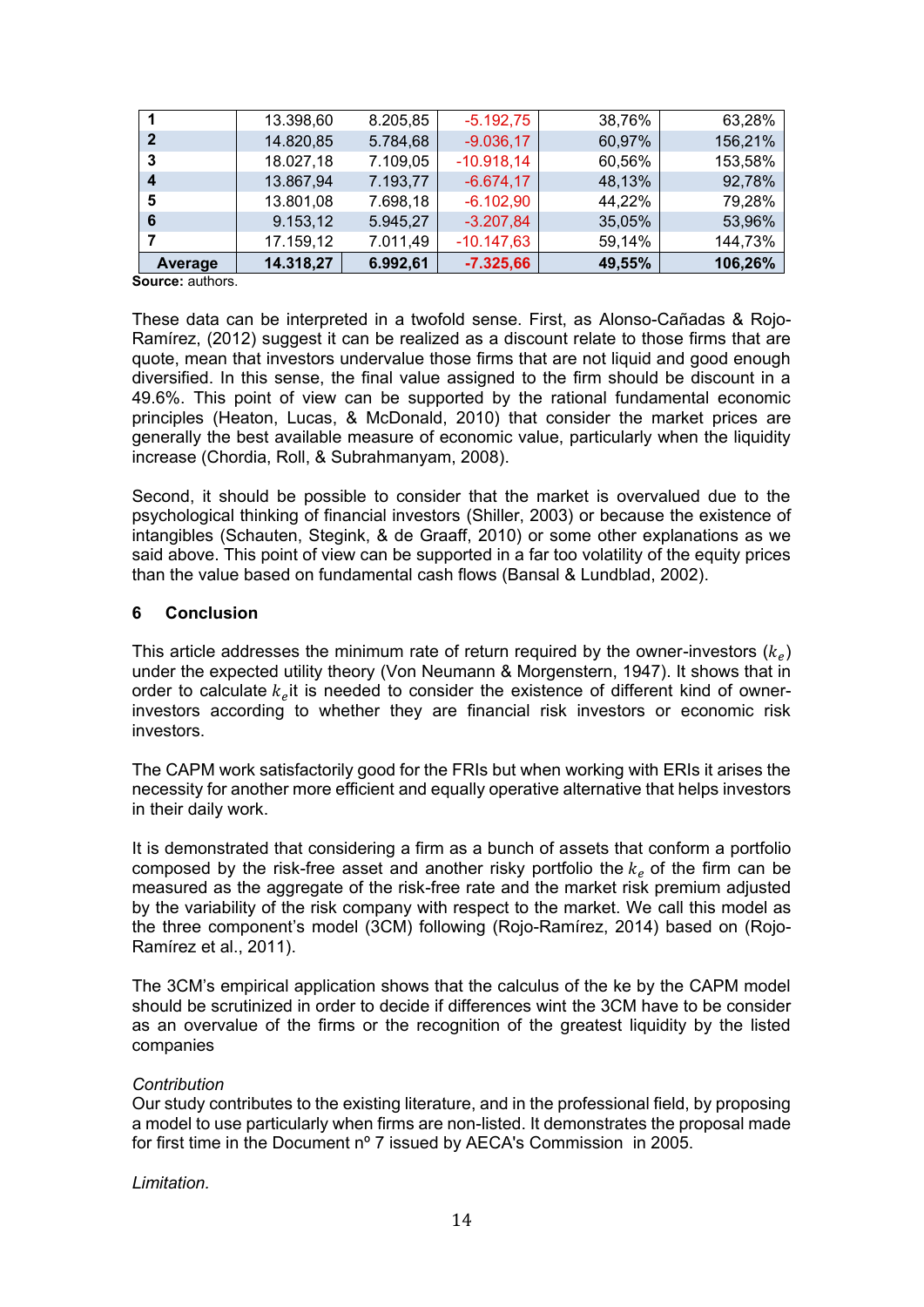The proposal about the 3CM in this paper have been developed and proved for the Spanish context requiring be tested in different contexts

#### **References**

- Abudy, M., Benninga, S., & Shust, E. 2016. The cost of equity for private firms. *Journal of Corporate Finance*, 37: 431–443.
- Adams III, A. F., Manners Jr, G. E., Astrachan, J. H., & Mazzola, P. 2004. The Importance of Integrated Goal Setting: The Application of Cost-of-Capital Concepts to Private Firms. *Family Business Review*, 17(4): 287–302.
- Alonso-Cañadas, J., & Rojo-Ramírez, A. A. 2011. The Discount Rate in Valuing Privately Held Companies. *Business Valuation Review*, 30(2): 70–81.
- Alonso-Cañadas, J., & Rojo-Ramírez, A. A. 2012. Trends in the discount for lack of marketability. *Valuation Strategies*, 15(4): 22–29.
- Bali, T. G., & Cakici, N. 2004. Value at Risk and Expected Stock Returns. *Financial Analysts Journal*, 60(2): 57–73.
- Bansal, R., & Lundblad, C. 2002. Market efficiency, asset returns, and the size of the risk premium in global equity markets. *Journal of Econometrics*, 109(2): 195– 237.
- Banz, R. W. 1981. The relationship between return and market value of common stocks. *Journal of Financial Economics*, 9(1): 3–18.
- Bartholdy, J., & Peare, P. 2005. Estimation of expected return: CAPM vs Fama and French. *International Review of Financial Analysis*, 14: 407–427.
- Benninga, S., Helmantel, M., & Sarig, O. 2005. The timing of initial public offerings. *Journal of Financial Economics*, 75(1): 115–132.
- Black, F. 1986. Noise. *The Journal of Finance*, 41(3): 528–543.
- Bouman, S., & Jacobsen, B. 2002. The Halloween Indicator, 'Sell in May and Go Away': Another Puzzle. *The American Economic Review*, 92(5): 1618–1635.
- Brealey, R. A., Myers, S. C., & Allen, F. 2006. *Principles of Corporate Finance* (6th ed.). Boston, MA.: McGraw-Hill Interamericana de España S.L.
- Brennan, M. J., & Cao, H. H. 1997. International portfolio investment flows. *The Journal of Finance*, 52(5): 1851–1880.
- Britzelmaier, B., Kraus, P., Häberle, M., Mayer, B., & Beck, V. 2013. Cost of capital in SMEs. *EuroMed Journal of Business*, 8(1): 4–16.
- Brotherson, W. T., Eades, K. M., Harris, R. S., & Higgins, R. C. 2013. 'Best Practices' in Estimating the Cost of Capital: An Update. *Journal of Applied Finance*, 23(1).
- Butler, P. J., & Pinkerton, K. 2009. Total Beta: The Missing Piece of the Cost of Capital puzzle. *Valuation Strategies*, 12(5): 37–39.
- CEER Secretariat. 2017. *CEER Report on Investment Conditions in European Countries*. Brussels, Belgium, UE-Belgium.
- Chari, M. D. R., David, P., Duru, A., & Zhao, Y. 2019. Bowman's risk-return paradox: An agency theory perspective. *Journal of Business Research*, 95: 357–375.
- Chatterjee, S., Lubatkin, M. H., & Schulze, W. S. 1999. Toward a strategic theory of risk premium: Moving beyond CAPM. *The Academy of Management Review*, 24(3): 556–567.
- Chordia, T., Roll, R., & Subrahmanyam, A. 2008. Liquidity and market efficiency. *Journal of Financial Economics*, 87: 249–268.
- Cochrane, J. H. 2005. The risk and return of venture capital. *Journal of Financial Economics*, 75(1): 3–52.
- Cotner, J. S., & Fletcher, H. D. 2000. Computing the cost of capital for privately held firms. *American Business Review*, 18(2): 27–33.
- Da, Z., Guo, R.-J., & Jagannathan, R. 2012. CAPM for estimating the cost of equity capital: Interpreting the empirical evidence. *Journal of Financial Economics*.
- Dayala, R. 2012. The Capital Asset Pricing Model: A Fundamental Critique. *Business Valuation Review*, 31(1): 23–34.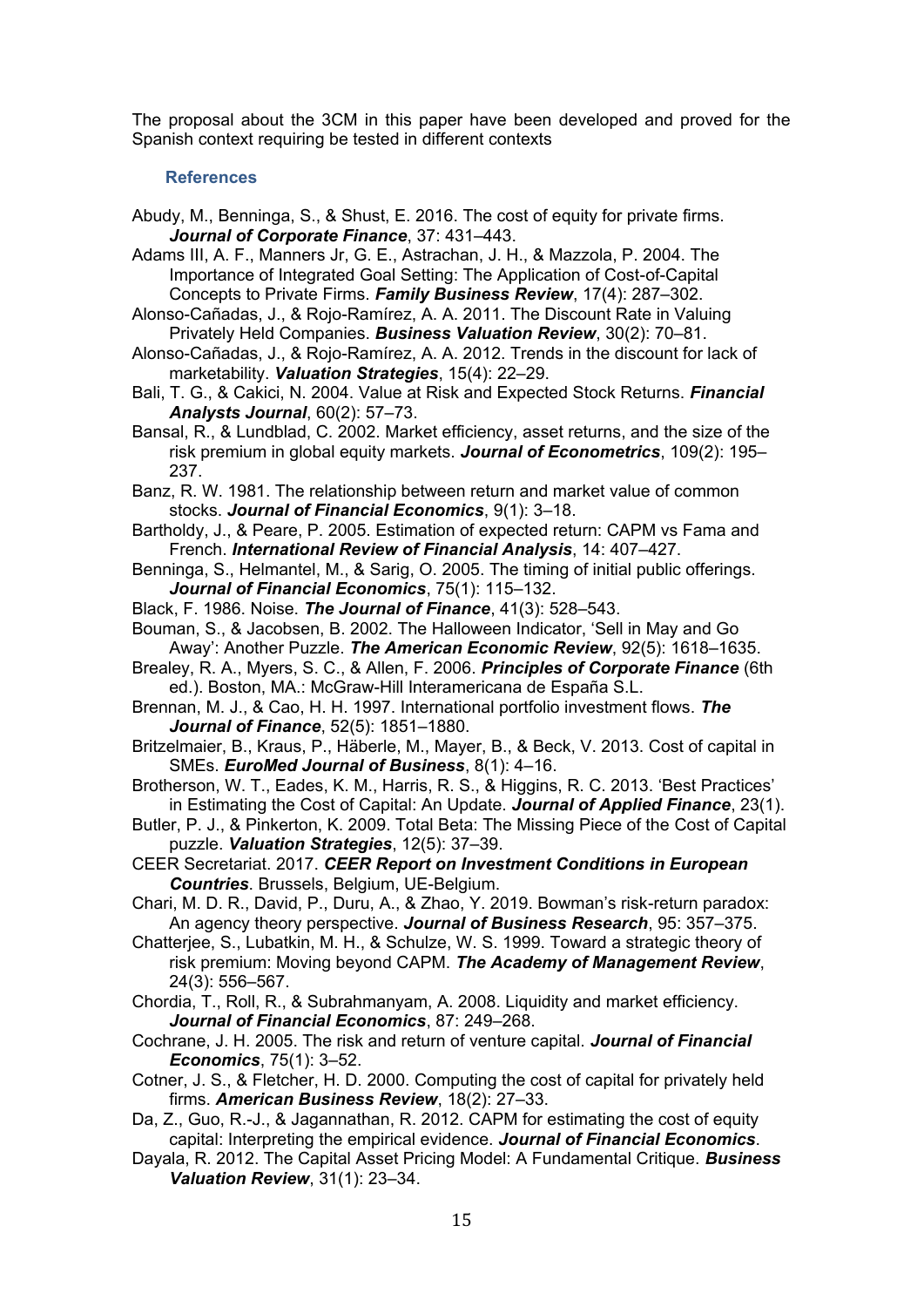de Visscher, F. M., Aronoff, C. E., & Ward, J. L. 2011. *Financing Transitions: Managing Capital and Liquidity in the Family Business*. New York: Palgrave McMillan.

Estrin, S., & Laidler, D. 2008. *Microeconomics* (5th ed.). New York: Prentice Hall.

Faccio, M., & Lang, L. H. P. 2002. The ultimate ownership of Western European corporations. *Journal of Financial Economics*, 65(3): 365–395.

- Fama, E. F., & French, K. R. 1993. Common risk factors in the returns stocks and bonds. *Journal of Financial Economics*, 33(1): 3–56.
- Fama, E. F., & French, K. R. 2004. The Capital Asset Pricing Model: Theory and Evidence. *The Journal of Economic Perspectives*, 18(3): 25–46.

Fama, E. F., & French, K. R. 2015. A five-factor asset pricing model. *Journal of Financial Economics*, 116(1): 1–22.

Fraumeni, B. M., & Jorgenson, D. W. 1980. Rates of Return by Industrial Sector in the United States, 1948-76. *American Economic Review*, 70(2): 326–330.

Galagedera, D. U. A. 2007. A review of capital asset pricing models. *Managerial Finance*, 33(10): 821–832.

Garrido, J., & García, D. J. 2010. El largo plazo, un brillante aliado de la inversión en Bolsa. *Revista Bolsa de Madrid*, 3(185): 20–37.

Gibson, R., & Mougeot, N. 2004. The pricing of systematic liquidity risk: Empirical evidence from the US stock market. *Journal of Banking & Finance*, 28(1): 157– 178.

Gravelle, H., & Rees, R. 2004. *Microeconomics 3rd ed. Essex, UK* (3th ed.). London, England: Prentice Hall.

Grinblatt, M., & Keloharju, M. 2000. The investment behavior and performance of various investor types: a study of Finland's unique data set. *Journal of Financial Economics*, 55(1): 43–67.

Habib, A. 2006. Information Risk and the Cost of Capital: Review of the Empirical Literature. *Journal of Accounting Literature*, 25: 127–168.

Hamada, R. S. 1972. The effect of the firm's capital structure on the systematic risk of common stocks. *The Journal of Finance*, 27(2): 435–452.

Hanlon, J. O., Steele, A., & O'Hanlon, J. 2000. Estimating the equity risk premium using accounting fundamentals. *Journal of Business Finance Accounting*, 27(9&10): 1051–1083.

Heaton, H. B. 1998. Valuing Small Businesses: The Cost of Capital. *The Appraisal Journal*, 66(1): 11–16.

Heaton, J., & Lucas, D. 2000. Portfolio choice and asset prices: The importance of entrepreneurial risk. *The Journal of Finance*, 55(3): 1163–1198.

Heaton, J., Lucas, D., & McDonald, R. 2010. Is mark-to-market accounting destabilizing? Analysis and implications for policy. *Journal of Monetary Economics*, 57(1): 64.

Hirshleifer, D., & Shumway, T. 2003. Good Day Sunshine: Stock Returns and the Weather. *The Journal of Finance*, 58(3): 1009–1032.

Hull, J. C. 2008. Options, futures and other derivatives. *Pearson Prentice Hall* (8th ed.). Boston, MA.: Prentice Hall. https://doi.org/10.1111/0022-1082.00127.

Jagannathan, R., & Mcgrattan, E. R. 1995. The CAPM Debate. *Federal Reserve Bank of Minneapolis Quarterly Review*, 19(4): 2–17.

Jarrow, R. A. 2018. *Continuous-Time Asset Pricing Theory: A Martingale-Based Approach*. New York: Springer.

Kahneman, D., & Tversky, A. 1979. Prospect Theory: An Analysis of Decision under Risk. *Econometrica*, 47(2): 263–291.

Kotlar, J., De Massis, A., Fang, H., & Frattini, F. 2014. Strategic reference points in family firms. *Small Business Economics*, 43(3): 597–619.

Laghi, E., & Di Marcantonio, M. 2016. Beyond CAPM: estimating the cost of equity considering idiosyncratic risks. *Quantitative Finance*, 16(8): 1273–1296.

Levy, H. 2010. The CAPM is Alive and Well: A Review and Synthesis. *European*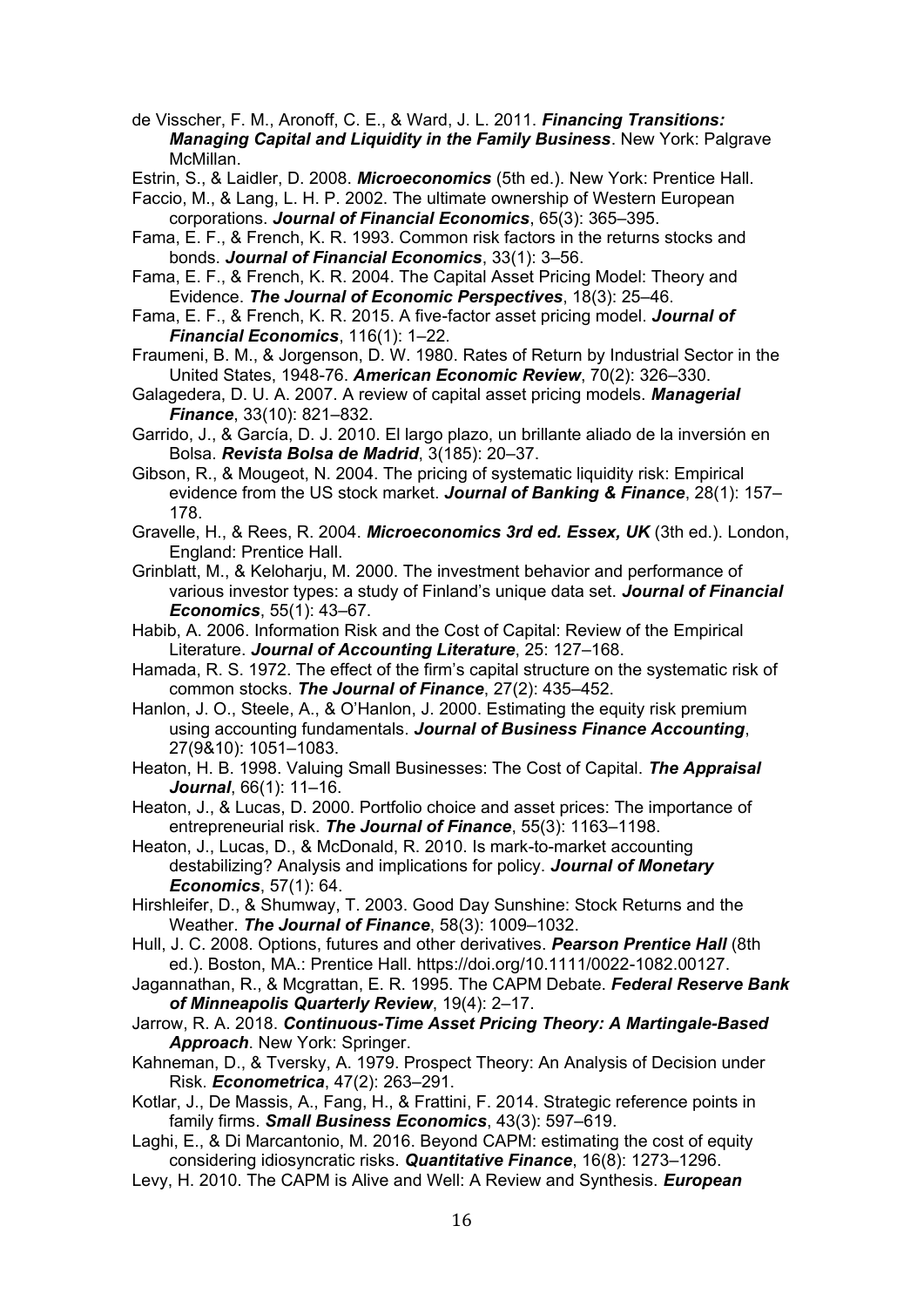*Financial Management*, 16(1): 43–71.

Lintner, J. 1965. The valuation of risk assets and the selection of risky investments in stock portfolios and capital budgets. *The Review of Economic and Statistics*, 47(1): 13–37.

Livingston, L. S. 2014. Finding the Discount rate for a Private firm using Public comparables. *Review of Business & Finance Studies*, 5(1): 37–49.

London Economics. 2010. *Small business cost of capital*. London, England.

March, J. G., & Shapira, Z. 1987. Managerial perspectives on risk and risk taking. *Management Science*, 33(11): 1404–1418.

Markowitz, H. M. 1952. Portfolio Selection. *The Journal of Finance*, 7(1): 77–91.

Markowitz, H. M. 1959. *Portfolio Selection: Efficient Diversification of Investments*. (JSTOR, Ed.). New York: Yale University Press.

Martínez-Romero, M. J., & Rojo-Ramírez, A. A. 2017. Socioemotional wealth's implications in the calculus of the minimum rate of return required by family businesses' owners. *Review of Managerial Science*, 11(1): 95–118.

McConaughy, D. L. 1999. Is the Cost of Capital Different for Family Firms? *Family Business Review*, 12(4): 353–360.

Mcnulty, J. J., Yeh, T. D., Schulze, W. S., & Lubatkin, M. H. 2002. What ' s Your Real Cost of Capital ? *Harvard Business Review*, 80(10): 5–12.

Mehra, R., & Prescott, E. C. 1985. The equity premium: A puzzle. *Journal of Monetary Economics*, 15(2): 145–161.

Merton, R. C. 1987. A simple model of capital market equilibrium with incomplete information. *The Journal of Finance*, 42(3): 483–510.

Modigliani, F., & Miller, M. H. 1958. The Cost of Capital, Corporation Finance and the Theory of Investment. *American Economic Review*, 48(3): 261–297.

- Modigliani, F., & Miller, M. H. 1963. Corporate income taxes and the cost of capital: a correction. *The American Economic Review*, 433–443.
- Mossin, J. 1966. Equilibrium in a capital asset market. *Econometrica*, 34(4): 768–783.
- Mueller, E. 2011. Returns to Private Equity Idiosyncratic Risk Does Matter! *Review of Finance*, 15(3): 545–574.
- Olsen, R. A. 1997. Investment risk: The experts ' perspective. *Financial Analysts Journal*, 53(2): 62.

Olsen, R. A., & Cox, C. M. 2001. The Influence of Gender on the Perception and Response to Investment Risk: The Case of Professional Investors. *Journal of Psychology and Financial Markets*, 2(1): 29–36.

Palliam, R. 2005a. Estimating the cost of capital: considerations for small business. *The Journal of Risk Finance*, 6(4): 335–340.

Palliam, R. 2005b. Application of a multi-criteria model for determining risk premium. *The Journal of Risk Finance*, 6(4): 341–348.

Pindyck, R. S., & Rubinfeld, D. L. 2018. *Microeconomics* (9th ed.). New Jersey (USA): Pearson.

Rojo-Ramírez, A. A. 2014. Privately held company valuation and cost of capital. *Journal of Business Valuation and Economic Loss Analysis*, 9(1): 1–22.

Rojo-Ramírez, A. A., Cruz-Rambaud, S., & Alonso-Cañadas, J. 2011. *A Note on the Operating Return of a Company Under Modigliani-Miller Assumptions*, vol. WP.

Rojo-Ramírez, A. A., & Martínez-Romero, M. J. 2018. Required and obtained equity returns in privately held businesses: the impact of family nature—evidence before and after the global economic crisis. *Review of Managerial Science*, 12(3): 771– 801.

Rossi, M. 2016. The capital asset pricing model: a critical literature review. *Global Business and Economics Review*, 18(5): 604–617.

Saaty, T. L. 1980. *The Analytic Hierarchy Process: Planning, Priority Setting, Resource Allocation*. McGraw-Hill.

Schauten, M., Stegink, R., & de Graaff, G. 2010. The discount rate for discounted cash